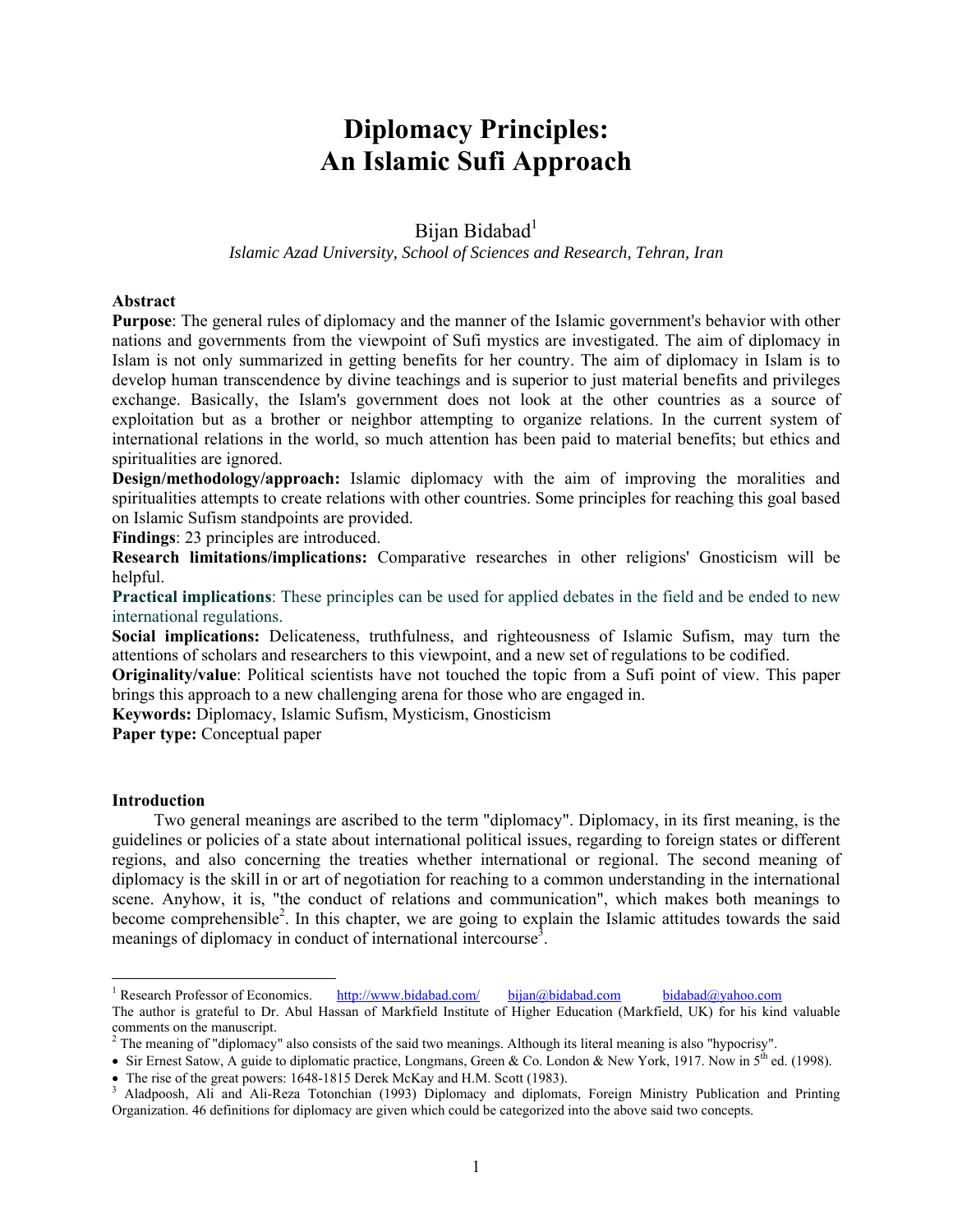In current world's political systems the foundation of diplomacy is based on constituent factors of power such as geographical position, military forces, economical power, social and humanitarian characteristics, political stability and popularity amongst other states, which everyone of them plays special role for a state's interaction in the global system. For instance the size, situation, regional factors, natural conditions as geographical points of view could be the cause of power and dominance of a state in a region. Or the air force, the navy, the ground forces and/or the systems of mobility of forces - which is called "push button age" in this period of time - and strategic weapons and their ranges, constitute the military component of the power. Firms, production technology, economy, and contribution of state in international and regional trade all conform economic component of the power. The national characteristics, individual's morale in the society, solidarity of and homogeneity of people, ethnical-racial particularities of people, national zeal, patriotism and many other factors are among constituent elements of humanitarian -social components of the power of state. The political stability and other characteristics, which lead to the political stability of the government of a state and international prestige of country in the public opinions of the world and other states, are also considered as other components of the power of a state.

The history of human societies shows that whenever there has been a balance of powers in the international scene, infringement of rights of states and nations has seldom been occurred, and international social contract (as it has been propounded by Jan Jack Rousseau - but in its global range) has been observed to a greater degree. But whenever one of the states has acquired a better position with regard to the power, it has started the infringement of rights of the other states and nations. There are too many examples of the said subject in the history of nations, which numerous books are required to mention all of them. The history of humankind is full of this phenomenon.

Our objective in this paper is to inquire into the general rules of Islamic diplomacy and how Islamic government should behave towards other states and nations. As it has already been mentioned, in the history of Islam, the true Islamic government has only been established at the early Islam and few years of the last part of Imam Ali's life. In other periods, whether in time of Omayyad or Abbasids or other times which several kings have reigned in the Muslim's territories -although they have ruled in the name of Islam- the real objectives and outward forms of their government have been quite different compared with real Islamic government.

In official relations among the states, there are several issues, which could be observed clearly. In other words, the practical diplomacy is based on numerous principles, which the methods of establishment of international relations, leadership of diplomacy, the basic motives and ideologies behind the diplomacy, its aims, and processes and tactics of reaching the objectives are all important factors of diplomacy. The current diplomacy and Islamic diplomacy have some differences in their principles and characteristics, which we are going to discuss the important ones now.

The main objective and motive of diplomacy is principally because of establishment of communication/relation with others in the world. The said motivation has been different due to various ages and world's political systems. For instance, the aims of diplomacy could be different in the following situations, such as: different kinds of international systems, unipolar international power, bipolar or multipolar international balance of powers, the reign of law in the international relations, international feudal system, and so on. But the main common objectives among all forms of diplomacies are, and have been, acquiring security and interests.

Security means survival and self-protection, as defined by theories of political sciences. The following cases could be included in the subjects of security such as: protecting the existing situation against others (status quo), foresight to overtake the others in future, fear of losing the possessions, fear of aggression and many other cases. The acquiring interests and benefits could also be included in the following cases, such as: taking advantages from establishment of communication/relation and economicpolitical relations, or temptation to invade the other's possessions and/or enhancement of international credibility and reputation, and political or economic stability. Acquiring profits, which results from international trade and economic relations, has a major topic in international economics, which we are not going to discuss about it here.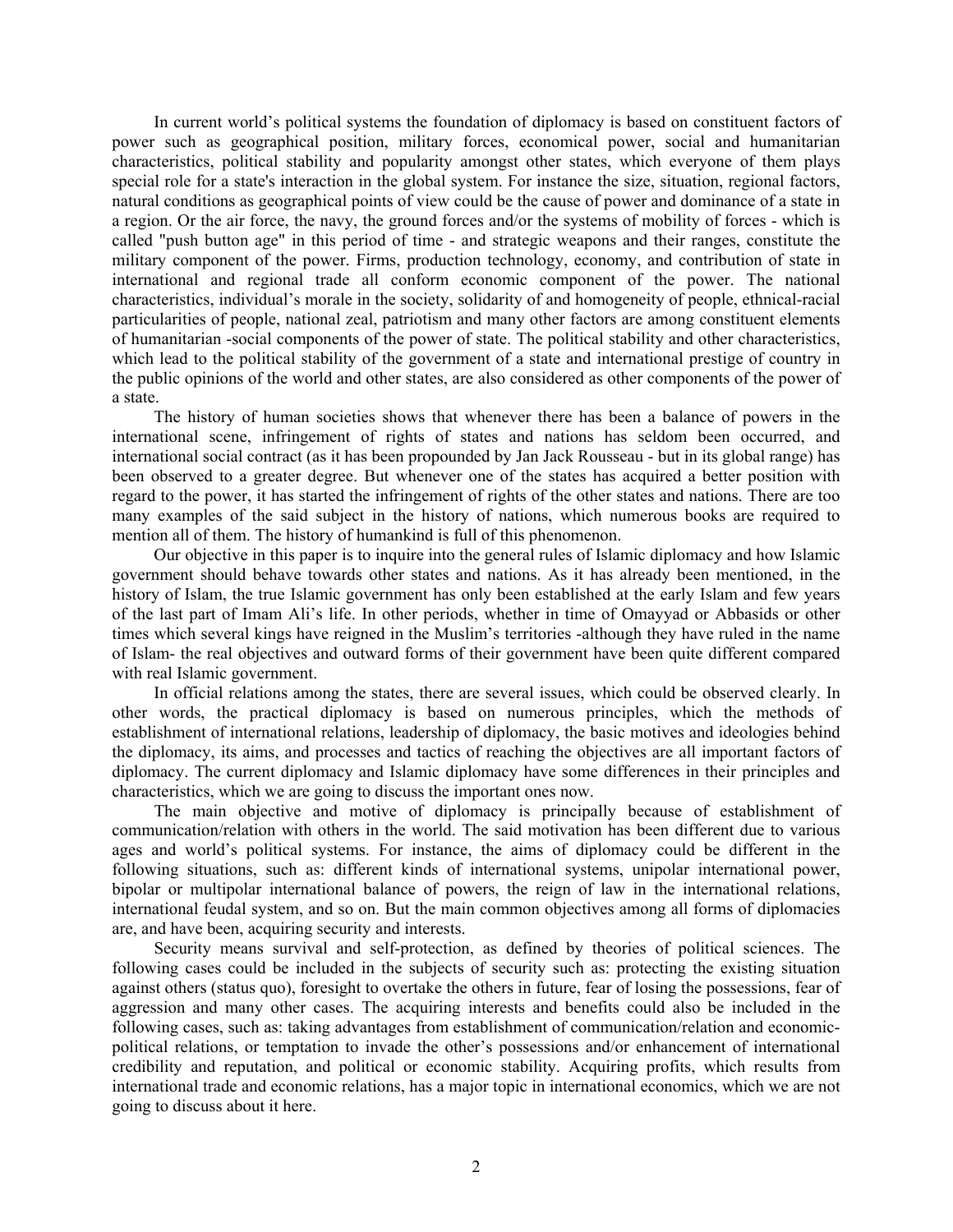During the history, the security has been established just by strengthening of the military forces, stationing the populations in safe and secured areas, and construction the protective fortifications. After growth of technology and development of communications and getting access to the long-range weapons, there has been a change in the conditions of acquiring security. Concluding multilateral treaties, using the method of Machiavellism and causing discord and disunion among other states, struggling for selfsufficiency and relative independence in national technology, and monitoring international or regional economic-political changes, they all have been among the measures and peculiarities of acquiring security in last century, although most of the said methods have also been used as methods of acquiring security in old times. Most of the said methods are considered as the bases of diplomatic procedures in acquiring security, which through establishment of international relations are manifested, in the forms of practical diplomacy.

The objective of diplomacy in Islam is not just restricted to acquiring security and benefit. In spite of paying attention to obtain all components needed for establishing security and acquiring interest for the nation and government, Islam follows a higher objective regarding planning diplomacy and establishment of international relations. In noble verse of (Al-Hujurāt XLIX, 13)**:** "**O, mankind! Verily, We created you all from a male and female and appointed for you tribes and nations to be known. Verily, in Allāh's sight the most honorable of you is the most pious of you**"**.** The objective of creation is declared to be, devotion (servitude) and knowledge (gnosis). In another verse, it is said (Al-Dhariat LI, 56): "**And I have not created the Jinn and men except that they should worship Me**". In the latter verse the phrase "**that they should worship Me**" is also reinterpreted as "**that they should know Me**". That is to say, the objective of creation is knowledge, gnosis, awareness, and devotion (servitude). Some people believe that the term "to be known" is an adverb for nations and tribes; that is to say, the objective of the creation has been knowing each other in the nations and tribes. Anyhow, the said verse propounds the means to the ends of creation as similarity of humankind and knowing the others, in other words, establishment of relations amongst tribes and nations.

Multiplicity of nations and tribes is one of the peculiarities of creation. Some people have protested that why Almighty God has not created all human beings in one nation or tribe. In Glorious Qur'ān it is said (Al-Mā'idah V, 48 and several similar verses): "**For each of you, We have given a code of law and an open method and way; and if Allāh had intended, He would have made you one nation. But Allāh's will is to try you in what He has given to each of you. You people should compete one another in goodness. To Allāh is return of you all; and then He shall inform you about what you disputed**".

In another verse it is said (Al-Hajj XXII, 67 also XXII, 34): "**And to every nation, We have appointed ways of worship and rites which the act upon. So they should not dispute with you about the matter, so call them to the way of your Lord, surely you are on the straight path**". It means that the laws, regulations, and ways of each nation are respectful for themselves. Therefore, let them be on their religious rites and you on your own religious rites, although your religious laws are shorter and more straight way compared with other religious laws.

It would not be too far from the reality if it be argued that the reason for making various nations, and the will of divine providence to create different tribes and comminutes, had been their disobedience, because it is said (Yūnus X, 19): "**Mankind were but one community, then they differed**". And in another noble verse it is said (Al-Baqarah II, 213): "**At the beginning, people were one nation; then Allāh sent Messengers as givers of glad-tidings and warners; and sent down (with them) the book with the truth to judge between men in whatever they differe**d".

The objectives of Islamic diplomacy is extension of human exaltation under the divine teaching, which says (Al-Taubah IX, 6): "**And if anyone of the idolaters seek refuge in you (O, Messenger) grant him, so that may hear words of Allāh and then escort him to where he can be secured, that is because they are a people who lack knowledge**". This verse is addressed to the honorable Messenger of Islam. He is told that you should make the idolaters hear the words of Allāh; you should grant them shelter and then escort them to a secured place; you have to suffer the hardship of making them hear the words of Allāh through your statements, therefore they might change their way of living and get closer to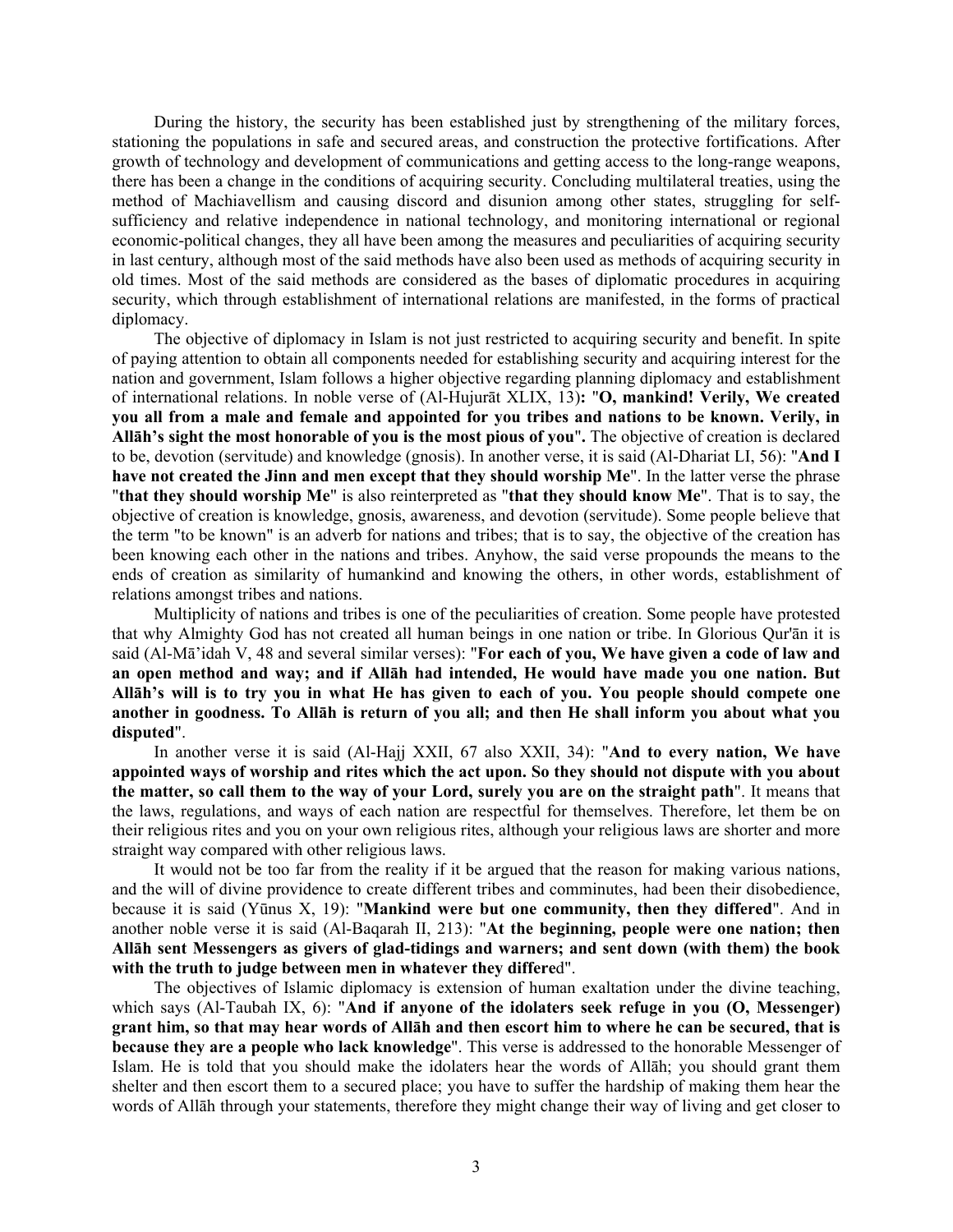the path of Allāh. This kind of confrontation reveals the objective of diplomacy in Islam. It teaches us how there should be the method of conducting relations in Islam. In other words, one of the methods of Allāh to make the people approach nearer to His path is that He makes His messenger to suffer hardship until the idolaters being able to hear the words of Allāh through the statements of the messenger. And these words are neither an authoritative order, nor a command and not a prohibition, but just a conversation like common negotiations. This kind of invitation could be seen with subtlety in sūrah of al-Nahl which says (Al-Nahl XVI, 125): "**Invite (mankind) to the way of your Lord with divine reasoning and fair preaching and argue with them in the best manner. Truly your Lord is in the supreme position to know who has gone astray from His path and who are the guided ones**".

The topic of conducting diplomacy returns to the subject, definition and particularities of Islamic government. The Islam's government is principally under the control and sovereignty of the prophet, divine guardian or divine executor, otherwise the government bears only the name of Islam. In Islamic government religious adherence is obligatory, but in those governments which bear only the name of Islam there is no religious obligation to obey them. For instance, there is no religious obligation to obey the tyrant caliphs of Omayyads and Abbasids and/or the like governments. On the contrary, cooperation with them might cause weakness of the impeccables. As it is mentioned in the story of Safwān Jammāl, who was cautioned by His honorable Imām Sadiq (A) not to lease out his camels to the caliph. The story is explained in the narrational books in details. His honorable criticized Safwan on this very point that: "Because you desire your camels return back safely, consequently you desire heartfully that the caliph be also back safely, even this amount of your hearty inclination is not desirable.

Anyhow, if the authorization of the prophets and divine guardians and divine executors be attached to the government authorities, then the government would be considered as Islamic government, that is to say, in one way or another the sovereignty is under the control of those persons who are religiously authorized or under the control of the holders of the authority, which is said (Al-Nisa IV, 59): "**Obey Allāh and obey messenger and those governors among you who have received divine authorities**". Otherwise, obedience on the basis of religious laws shall not be applicable but obedience on the basis of statutory laws as well as legal legitimacy is justified. Because it is based on "social contract" among the people of the society which is respectable and binding within the realm of law.

In political systems, the management and conducting diplomacy is under the control of the head of executive power and his executive organizations. This subject has its own special differences in various systems. In Islamic government the prophet, or divine guardian or divine executor are responsible for the management and conducting the diplomacy. As a general rule, the holders of authority have the responsibility of management and conducting diplomacy as well as leadership of the society.<sup>4</sup>

The methods of conducting diplomacy are almost alike in political systems, which are performed through negotiations. According to the said methods, the establishment of international relations is influenced by the bargaining conditions and exchanging privileges. In a manner that the governments normally define their relations with other governments just by taking the exchanged privileges into consideration among themselves.

Diplomatic procedures in Islam are superior to material process of exchanging privileges. The Islamic government basically does not take other countries as the sources of acquiring profit. On the contrary, they will be taken as brothers and/or neighbors for establishment of relations. The brotherly and neighborly tasks are quite different from national and international mutual understanding and friendship as defined in today's world that are all based on martial concerns. Of course, the material things and economy are not precluded by Islam but they are not the main goal of relationship. In other words, material things and economy are used as means for spiritual and moral exaltation of the society and they are not used just for the welfare and bodily pleasures, in Islam. Whereas in international relations of global system, the attention is only focused on acquiring material things so that morality and spirituality are trampled down by economic concerns. Therefore, Islamic diplomacy by taking the moral and spiritual

 4 Bidabad Bijan and Abdulreza Harsini (2003), Religious-economic analysis of insurance and characteristics of Islamic government. Monetary and Banking Research Academy, Central Bank of Iran, 2003. http://bidabad.com/doc/bimeh6.html.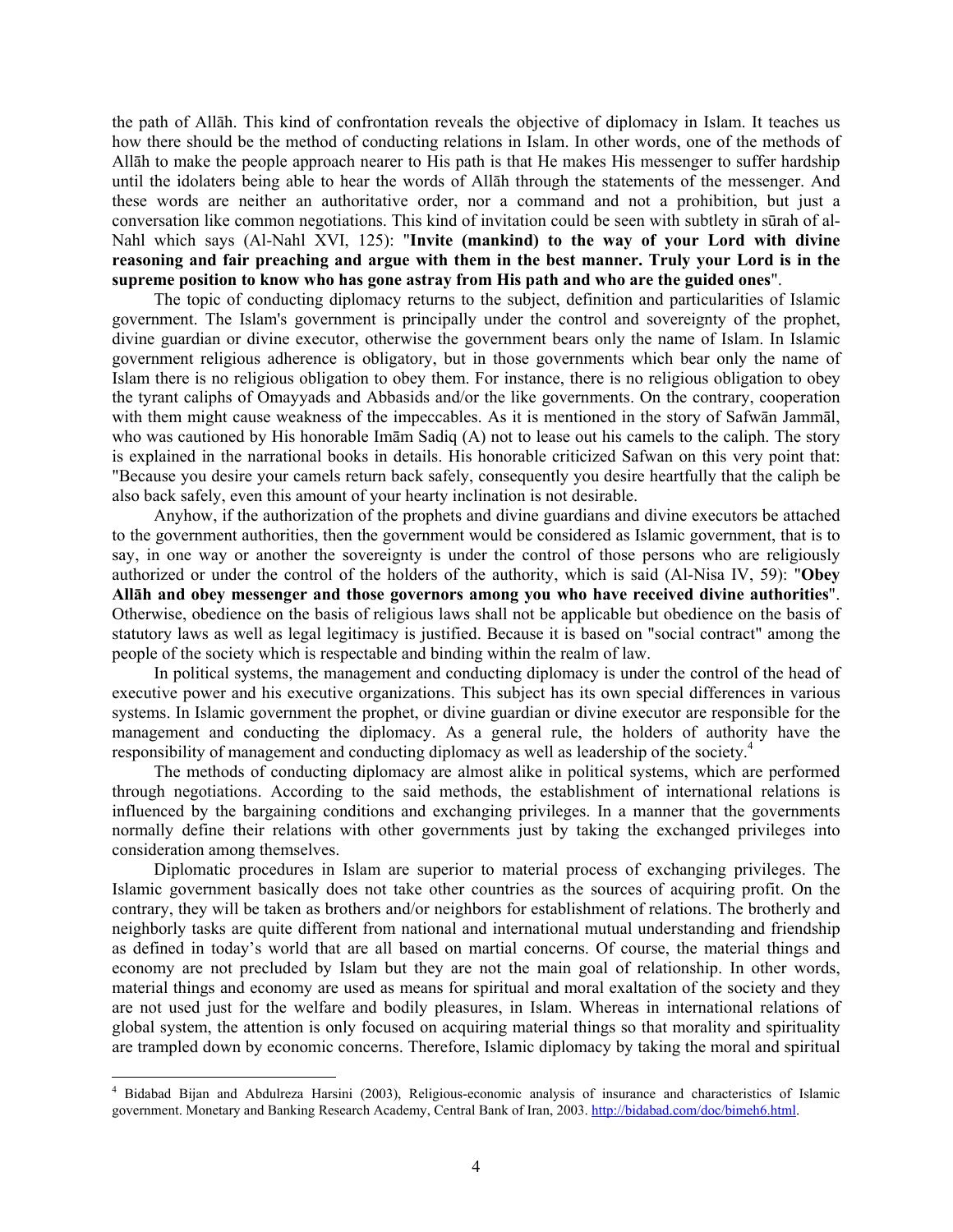exaltation of the society into consideration attempts to establish relationship with other countries; and for achieving the said goals follows significant principles that we are going to enumerate some of them.

### **1- Principle of: The assignment based on authorization**

In Islam, attaining religious, judicial, political and executive assignments are based on authorization. Nobody has the right to interfere and/or make decision using his own discretion, even, in trivial secondary issues. In Āyat-al-Korsi (the Throne verse) of Glorious Qur'ān, the intercession is exclusively based on authorization, which says (Al-Baqarah II, 255): "**Who dares to intercede in Allāh's presence without His leave**". According to the said verse, the intercession and consequently the oath of allegiance and connection to God and as a general rule "the religion" are exclusive rights of the holder of authorization. The Leader of the believers, Imām Ali (A) addresses Shoreih (the judge) and says: "O, Shoreih, the position you are holding is the position where only the prophet or divine executor and/or a wretched person shall hold it",<sup>5</sup> That is to say, the position of judging and making decisions on ramifications of the religion and trivial religious issues are all exclusive rights of the prophets or their appointed divine executors; and the truth of the said issues are restricted to the holders of authorization. Therefore, at present time, the true religious scholars observe the narrational authorization. They connect their narrational authorization through correct ways/connections to the impeccable. And he who has no authorization for narrating the traditions, shall be even excused and forbidden to narrate or state the narrations and traditions, otherwise their rulings would be the cause of lewdness, injustice and disbelief of the persons who give the rulings. Because it is said in Glorious Qur'an that (Al-Mā'idah V, 44): "**And whosoever does not judge by Allāh's words of decrees, such are the disbelievers**". And following the said verse says (Al-Mā'idah V, 45): "**such are the unjust**". And then follows that (Al-Mā'idah V, 47)**:**  "**such are mischief makers**". Almighty God due to the importance of the subject has repeated it for three consecutive times in Glorious Qur'an.

In early Islam all official positions were assigned by the Messenger of Allah which was due to the importance of authorization, and obedience of all persons from the holder of the decree. Because Allāh has restricted the obedience to Himself and His messenger and the holders of the authority (Al-Nisā IV, 59), and this obedience is prerequisite of growth in inward guidance and keeping order in political government of Islam. In other political governments, only the second part of the latter is taken into consideration but in Islam the spiritual growth and human moral transcendence of people is also taken into consideration. The said transcendence and evolution would not take place unless through the guidance of those persons who are assigned to train and educate the people, which said (Al-Kahf XVIII, 17): "**So whom He guides, he is on the right path and whom He leaves in his astray, for whom there has not been any guiding guardian**".

So that the official positions of taking oath of allegiance, guidance, proselytizing, directing, narration of the traditions and issuing religious rulings, whether during the occultation and/or at the time of advent are restricted to the Upholder of Muhammad's progeny or his representatives, and judicial, political and emissary positions at the time of rising of his honorable and assuming the control of the government would also be restricted to him and those representatives who are appointed by him. It should be noted that all official positions, which leads to the governance over the people, belongs also to his honorable; and the kings and rulers have usurped and appropriated them wrongfully and are ruling over the people without having authorization from the Almighty God. Glorious Qur'an says (Yūnus X, 3): "**There is no intercessor, save after Allāh's leave**".

In international diplomacy, similar issues could also be observed. The official representatives who are accredited by the head of a government act as the main mediators. The titles and diplomatic hierarchy in accordance with the conditions of those days had been propounded in Vienna Congress (1815) and Aix la Chapelle (1818). The Vienna Convention<sup>6</sup> (18 April 1961) on Diplomatic Relations, binds contracting parties to observe the formalities of presenting the credentials of the ambassadors to the officials of

<sup>5</sup> Al-Kafi 1, 406.

<sup>6</sup> American journal of international law (1961) pp. 1062-1082.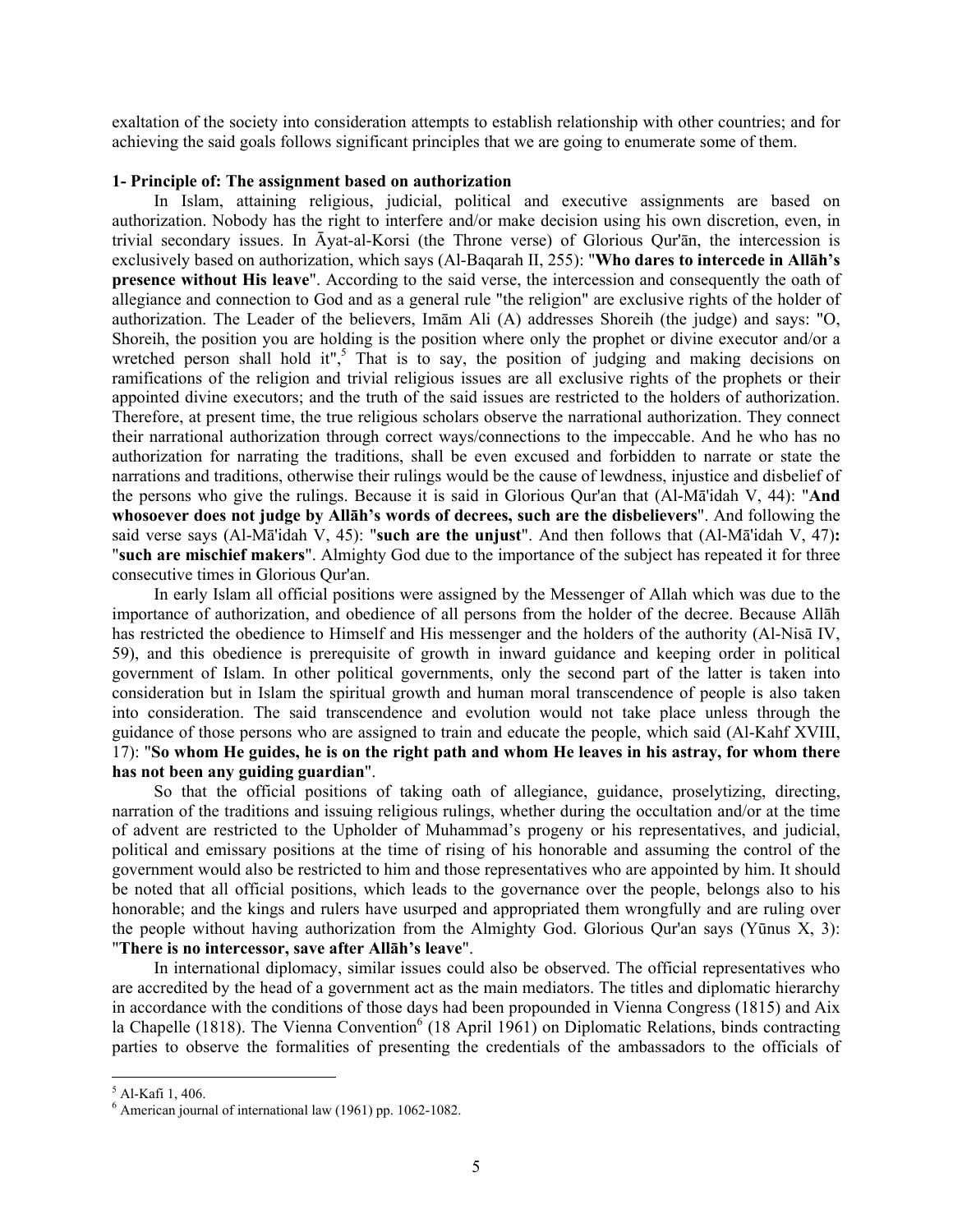receiving state. And if, for any reason, one of the parties (whether sending state or receiving state) loses its legal legitimacy then the ambassador's assignment would also be terminated. For instance after replacement of the king or the president, the ambassadors should present their credentials to the new king. Or whenever the diplomatic rank of a diplomat is changed, his competency should be renewed and when the assignment of an ambassador is terminated his successor should present his credential to the head of receiving state.<sup>7</sup> Another instance is when there is a change in the governments. When a government or sovereign is changed in a country, whether legally or through using force, renewing the covenant with other states or governments and with the representatives and ambassadors of new government is necessary. This procedures and formalities are similar to the ceremony of renewing the oath of allegiance in Islam. That is to say, after demise of the viceroy of Allāh in each time, the believers should swear (renew) oath of allegiance with the new viceroy and/or his representatives again. The story of Qadir-e-KHom (the pond of Qadir) and setting up a tent by Imam Ali (A), which all believers took oath of allegiance with His Excellency even prior to demise of honorable Messenger of Islam is, due to its importance, recorded in the history. Glorious Qur'an says (Al-Baqarah II, 134): "**They were a nation who passed away; they shall receive the reward of what they did, and you of what you did; and you shall not be questioned of what they did**". It denotes this very point that subsequent governments and sovereigns should ratify and confirm the past decrees, assignments and treaties again.

### **2- Principle of: Obeying the holders of authority**

As it has been already mentioned, holding religious positions in Islam and social positions in Islamic government are all based on authorization, and every measure taken without having the permission of the holders of authority would be considered as meddle in the Almighty God's affairs. Therefore, it is only ordered to obey Almighty God, the messenger (S) and the holders of authority, and this obedience is obligatory. The Glorious Qur'ān says (Al-Nisā IV, 59): "**O, you who believe! Obey Allāh and obey messenger and those from among you who have received divine authorities. If you differ in anything among yourselves, refer it to Allāh and His messenger, if you believe in Allāh and in the Last Day, this is better and more suitable for final conclusion**".

This principle is one of the principles, which has deterrent effect on self-imitated diplomacy, or discretionary judgments, which could be one of the sources of diplomatic corruption in the international scene. Therefore, these kinds of powers are removed from the common people and are granted to the holder of authority who has the merits of establishment of Islamic laws and regulation throughout the world.

## **3- Principle of: Diplomatic responsibility**

In common usage of international diplomacy and according to the Article 3 of Vienna Convention on Diplomatic Relations, the political mission/agents and diplomats are sent to perform some special functions. The said functions consist in:

- a- Representing the sending state in the receiving state.
- b- Protecting the interests of the sending state.
- c- Negotiating with the government of the receiving sate.
- d- Reporting the conditions and developments in the receiving state to the government of sending state.
- e- Promoting and developing the economic, cultural and scientific relations between the sending state and the receiving state.

The purport and content of the responsibility of Islamic government's political agent, with regard to all of the abovementioned functions, is much broader than those which are taken into consideration by other governments. As a general rule the Islamic agents are not excused but they are all responsible for

<sup>&</sup>lt;sup>7</sup> About the said subjects and similar issues see: Kazemi Aliasghar (1986), Modern diplomacy in the age of changes in international relations, the Bureau political and international studies, affiliated to Foreign Affairs Ministry, Tehran, Iran.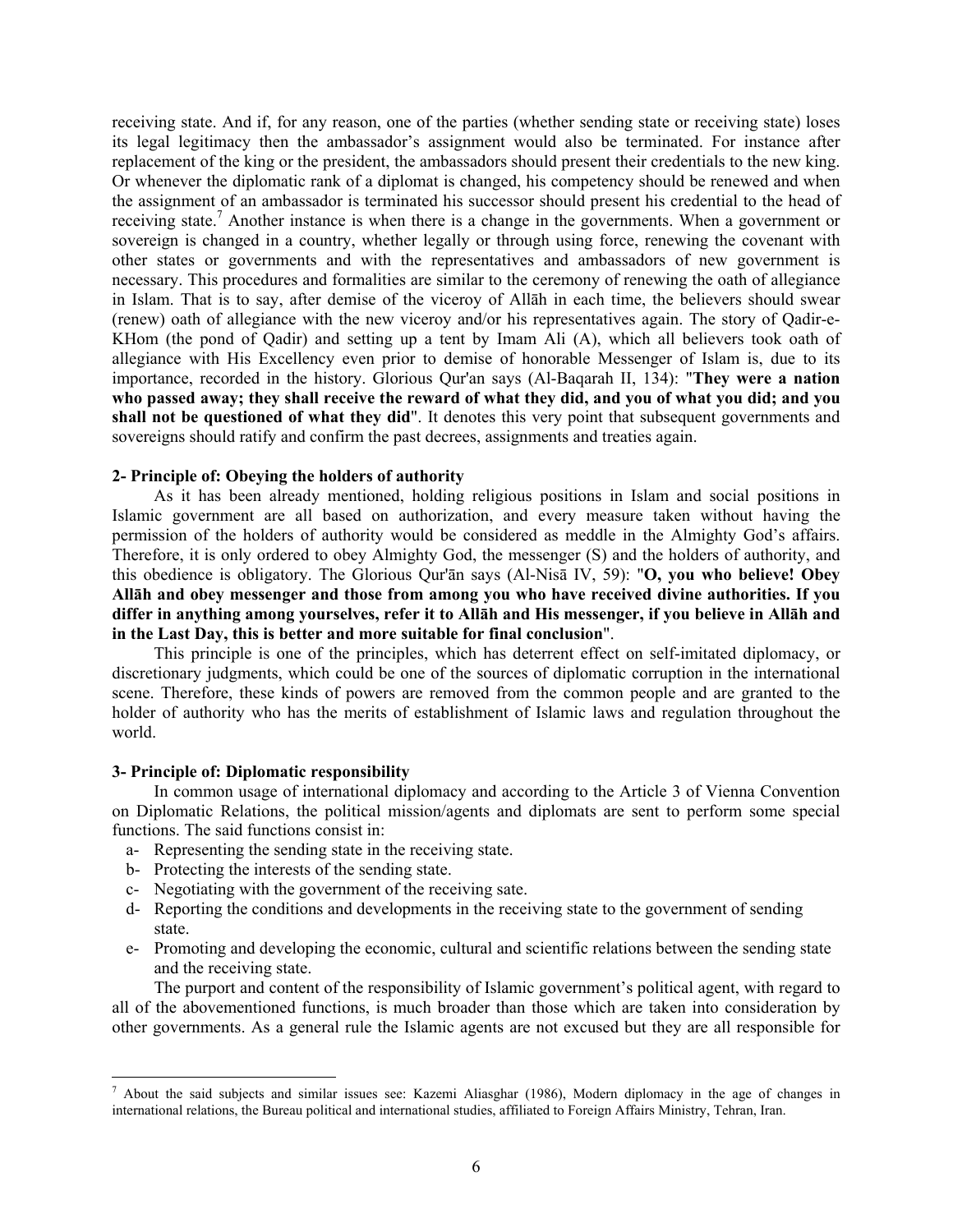their actions.<sup>8</sup> That is to say, they are under obligation to perform their functions in such a way that leads to establishment of right rather than performance of their nominal functions. In other words the political agent's missionary in Islam is prevalence of the justice (right) against injustice, in the vast meaning of justice and injustice as it has been already explained. "Justice" (right) means optimum of activities and "injustice" means non-optimal activities as it is used in mathematic and economic terminologies. The functions of political agent in Islam are not just protecting national, ethnical and/or individual interests. And when he is sent as representative or negotiator or reporter and/or for promoting relation, he is principally sent to protect the humankind's interests. He is not sent to protect the interests of sending state or his chief and/or his own interests. Because in the said missionary his tasks are protecting and taking care and paying attention to all bondmen of Allah, according to their dignity and position. For this very reason that Allah loves all His creatures. He has created them and all creatures are cherished by Him. So that His agent should also respect them all, otherwise his Lord, namely God would be filled with anger with his actions. On the said subject, the following verse is the words of Allah who says (Al-Mu'minun XXIII, 115): "**Did you think that We created you in vain and you will not return to us**?" In this way, the diplomats or agents are held accountable for their actions. They are all responsible for their actions and related consequences in front of divine court, whether in this world or in the Hereafter. As a general rule, Glorious Qur'an says (Al-Tur LII, 21): "**Everyone is in pledge of his own deeds**". The Leader of the believers Imam Ali (A) in the decree to Malik Ashtar says: "O, Malik, when you hear the orders of your superior officer, you should compare it with the commandment of Allah. If Almighty God forbids you to do such an action, beware not to sacrifice the creator's decree in the way of the creature's desires. Never say that I am an agent and excused from any responsibility. Never say that I am ordered to do so, and I have to obey unquestioningly. Never be tempted that other peoples should obey you unquestioningly. Never impose your leadership on other people just for this reason that you are backed by the position of caliphate.<sup>19</sup>

#### **4- Principle of: Political immunity and social or personal non-immunity for diplomats**

From faraway times up to the present time, diplomatic immunity has been of the most important issues of practical diplomacy which various changes as well as ups and downs have been occurred in the range of its validity. Once there was a custom that, to give a serious warning to the sending state, their ambassadors were decapitated and their heads were sent to the king or the ruler of the sending state. On the contrary there have been occasions that by establishment of the rules of capitulation, the non-political attaché of specific governments were excused from being tried in the courts of domestic governments. In Roman Empire, political immunity was considered as one of the divine rights and/or human rights by Cicero. Montesquieu introduces the ambassador as the tongue of sending ruler and says: "the tongue of the king and/or the ruler should be free (from any restriction)".10 Diplomats' immunities consist of two different parts, namely political immunity and personal immunity.

As to the political immunity the Article 3 of the Vienna Convention on Diplomatic Relations declare that "nothing in the present convention shall be construed as preventing the performance of consular functions by a diplomatic mission". And according to Article 29 "the person of diplomatic agent shall be inviolable. He shall not be liable to any form of arrest or detention".

The political immunity is also respectable and acceptable in Islam; and pervious or newly agreements in this regard are considered to be obligatory. Political immunity covers all diplomatic activities of sending state in the receiving state and vice versa. As it was mentioned, the functions of diplomats within the enumerated cases in Vienna convention are respected and accepted by Islam. Moreover, the Islamic agent is also bound to protect the interests of other nations by taking the glorification of the right and removal of the injustice and exaltation of humankind into consideration. No

<sup>8</sup> Behar-Alanwar, 72, 38.

<sup>&</sup>lt;sup>9</sup> Decree of Imam Ali (A) addressed to Mālik Ashtar, printed by the Ministry of Economic and Financial Affairs, (1992), p. 14.

<sup>&</sup>lt;sup>10</sup> See: Ali Asghar Kazemi (1986). New diplomacy in the age of change in international relations, the Bureau of Political and International Studies, affiliated to Foreign Affairs Ministry, Tehran, Iran.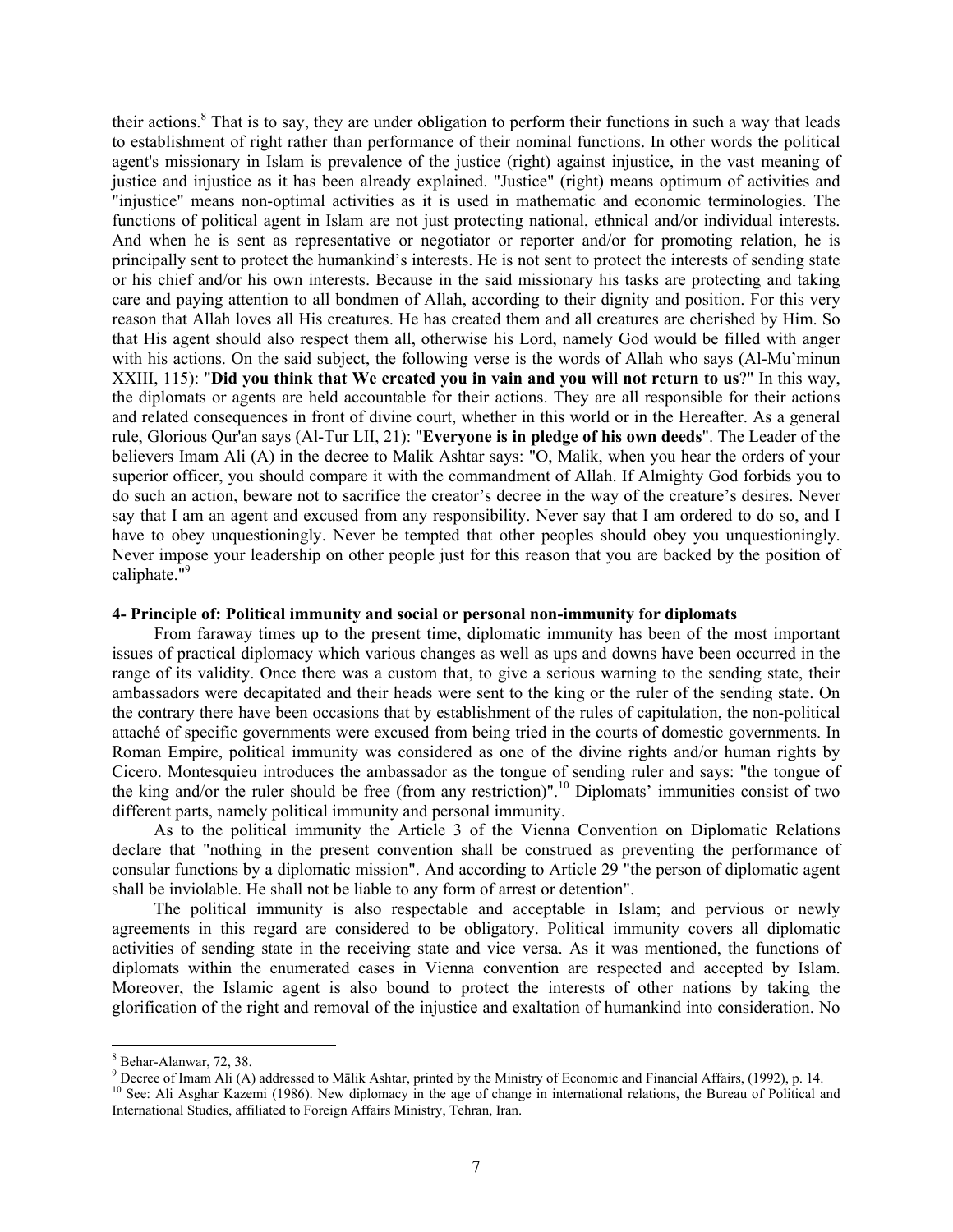fundamental discrepancies could be seen between Islam's position and the Vienna convention. Other kinds of immunities of diplomats such as inviolability of their correspondence, premises, and commodities from inspection and seize and seizure, should be observed as they are observed for other individuals in the society. The topic of espionage is an important issue that we discuss about it in another section. On the basis of Vienna convention, whenever a diplomatic agent perpetrates an immoral or illegal action, the receiving state has the right to declare that the agent being returned to the sending state. And the delinquent diplomat would be returned to his country with impunity. Although this kind of immunity is an extravagant use of diplomatic immunity but is enacted just to prevent the spitefulness of belligerent states, and it will be acceptable by Islam, because they are enforced within the framework of the rules of covenants and agreements made among societies, unless the said rules contradict with the Islamic laws and regulations. For example, if a diplomat deliberately commits a murder, in Islam's country, the bloodwits have the right to ask for retaliation and execution of divine punishment (Hodood), and the Islam's government is bound to protect the rights of the blood-wits. Therefore, we should say that, if a diplomat infringes the rights of other persons, which requires execution of religious punishment (Hodood) on the basis of Islamic laws and regulations; he will not be exempted from the punishment. But when there is no private complainant and the crime perpetrated is not considered as one of the crimes related to the private right, then by taking the interests of Islam's government into consideration, the diplomat would be pardoned or returned to his country. And since this kind of actions are based on international usages and would be responded mutually therefore measures taken should be on the basis of forgiveness to prevent the enmity amongst nations and states.

The Islam's government is expecting its diplomats to be treated in the same way and on the basis of mutual confrontation, that is to say whenever an Islamic diplomat commits an infraction which is related to the private issues, to be legally prosecuted just the same as Islamic regulations. It should be noted that in spite of inferences made in political jurisprudence of  $Islam<sub>1</sub><sup>11</sup>$  the said subject, on the basis of international usages rests on mutual agreement of the parties, but it is not a certain subject, because it is one of the political issues which is based on international agreements. Of course, it should not be contradictory to Islamic laws and Allāh's commandments. At present time and according to Article 31 of Vienna Convention it is internationally agreed that the political agents shall enjoy immunity from criminal jurisdiction of the receiving state. They shall also enjoy immunity from its civil and administrative jurisdiction. The premises of sending state situated in the territory of the receiving state are also exempted from regular taxes of the receiving state. And political agents while entering the territory of the receiving state are exempted from payment of customs duties. It is believed that most of the said cases are in excess of what should be given as additional rights to the political agent but since they are in accordance with the agreements and accepted by the parties on the basis of statute laws, therefore it cannot be religiously criticized.

As it was already mentioned, before and after the advent of Islam, there was a custom that the ambassadors of state were killed just to punish the sending state. In Glorious Qur'an, the inherent obscenity of those kinds of actions is expressly declared. In sūrah of Ale-Imran, it is said (Ale-Imarn III, 21): "**Those who disbelieve in the signs of Allāh and slay the messenger unjustly and slay those who enjoin equity, give them good news of a painful chastisement**". Although the said verse relates to the messengers, but the ambassadors are, in a way, also a messenger from a government to another one, and by interpreting the said verse (with regard to the subject in question) we can infer that slaying the ambassadors are also an obscene action. On the other hand the term "**unjustly**" which is used in the said verse shows that if the slaying of an ambassador is done justly, that is to say he has committed a crime which is liable to be retaliated, consequently his immunity would be cancelled. To sum up the meaning of the said verse, we can say that, an ambassador enjoys political immunity, but he does not enjoy personal immunity, that is to say, he is immune while acting within the range of his political activities, but while acting within the range of his personal activities he would not enjoy the said immunity.

<sup>&</sup>lt;sup>11</sup> For a discussion on this subject, look at Khaduri, Majid (1956) War and peace in Islam, translated by Gholamreza Sa'eedi, Eqbal Publication; and Ahmad Rashid (1974) Islam and public international law; translated by Hussain Seyyedi.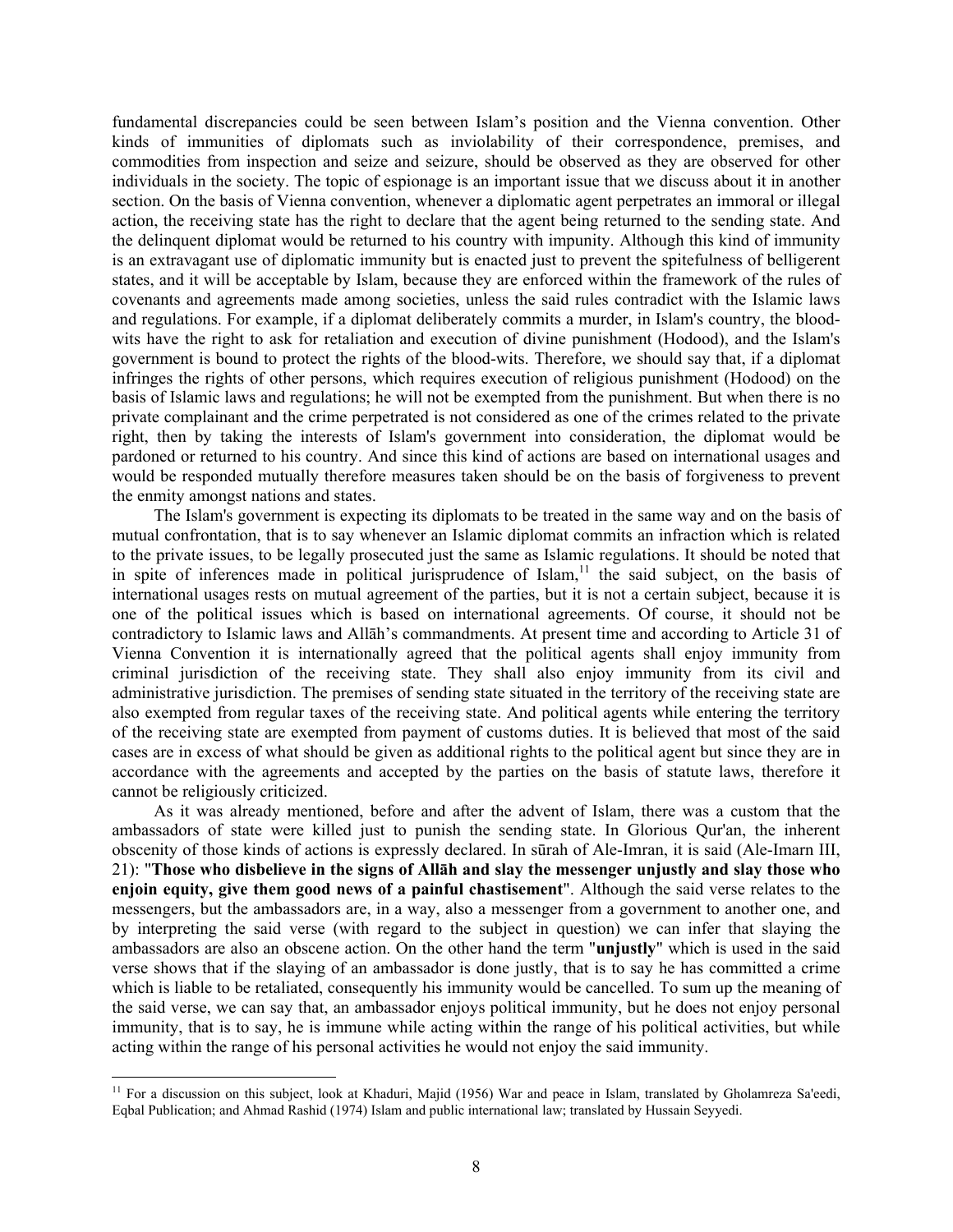#### **5- Principle of: Propagation by deeds and restriction on verbal enjoining and forbidding**

This principle is one of the delicate topics of pedagogical psychology, which is also applicable in the scene of international law. There has always been a contest among the nations - in the past centuries and at the present time - that, which country should take the leadership of Christianity or Islam in the world. Because of this competition, the states used to send religious missionaries to other countries to introduce their religion or sect or even start propagation through mass media. Performing this kind of propagation is not acceptable by Islam. In some jurisprudential works, there have been several notifications that these forms of propagation and imitation (adherence) are somehow problematic. Because the foundation of a religion is based on proper following (imitation), but this kind of imitation is quite different from the situation where a clergyman writes a practical treatise and to be gifted by a missioner and the people follow the instructions written in that book. The proper imitation happens when the holder of authority is found and adherence to him is fulfilled. A thorough description of the said subject could be found in the mystical works.<sup>12</sup>

If the said method of propagation not be observed, consequently, our imperfect reasoning and statements would make other nations to keep away from Islam, which not only would be of no benefit to Islam, but it would cause harm to it. Therefore, by the way of education, this subject must be made clear to diplomats and Muslims that their propagation should be based on their proper deeds. The verbal propagation is restricted to those persons whose authorizations are hand-to-hand (consecutively) received from the infallibles, otherwise they have no right to enjoin the good and forbid the evil verbally. Ayatollah Hussain Noori enumerates seventy two prerequisites<sup>13</sup> for acting as religious preachers as well as enjoining the good and forbidden the evil. The prerequisites of "authorization", "effectiveness", and "independent judgment" for the preachers, which are mentioned in the said book, would suffice us to declare that a few people would have the right to propagate verbally. Moreover the method of preaching must be in accordance with the following verse, which is addressed to honorable Messenger (S) who says (Al-Nahl XVI, 125): "**(O, Messenger!) Invite mankind to the way of your Lord with divine reasoning and fair preaching and argue with them in the best manner. Truly your Lord is in the supreme position to know who has gone astray from His path and who are the guided ones**".

Nevertheless, the preaching should be effective, which Almighty God addresses His Messenger that (Al-Nisā IV, 63): "**Those are the ones whom only Allāh knows what is in their hearts; so turn aside from them but admonish them and speak to them with penetrating words to reach their hearts**". Good words are also one of the requirements of "effectiveness" which says (Al-Isrā XVII, 53): "**Tell my worshippers: To speak only with the best and thoughtful words**". And also said (Al-Baqarah II, 83): "**Speak nicely to the people**". In spite of the emphasis made on "speaking with the best words" nevertheless "to enjoin the good and forbid the evil" as well as propagation of Islam should be based on proper deeds, which says (Fussilat XLI, 33): "**And who is more excellent in speech than he who invites people to Allāh's path and does righteous deeds and say: I am one of the Muslims**". That is to say, he invites people to Allāh's path by his righteous deeds and introduces himself as a Muslim.

Anyhow, argumentation and contending is something that the honorable Prophet has also been forbidden to do it. In glorious Qur'an it is said (Al-Hajj XXII, 67-69): "**And for every nation we have appointed ways of worship and rites who they act upon; so they not dispute with you about the matter, and call them to the way of your Lord. Surly you are on the straight path. And if they contend with you, say: Allah is the more knower of what you do. And Allāh will judge between you and them on the Day of Resurrection about what you differed in**". And in the sūrah of Al-Ankabūt says (Al-Ankabūt XXIX, 46): "**Do not dispute with the people of the book, except the wrongdoers of** 

 $12$  For more explanation about the said subject, refer to the following books written by His Excellency Hajj Mullah Sultan-Mohammad Sultan-Alishah: Besharat-ol-Mu'minin, Haqiqat Publication, 1981, Tehran; Sa'ādat-Namah, rectification and marginal notes by Hussain-Ali Kashani Beydokhti, Haqiqat Publication, 2000, Tehran; Valayat-Namah, Haqiqat Publication, 2000 Tehran; Majma-o-Saādat, Haqiqat Publication, 1999, Tehran.<br><sup>13</sup> Hajj Sheikh Hussain Noori the owner of Mostadrak-al-Wasileh, has explained the detailed conditions in "Lo' Lo' and Marjān".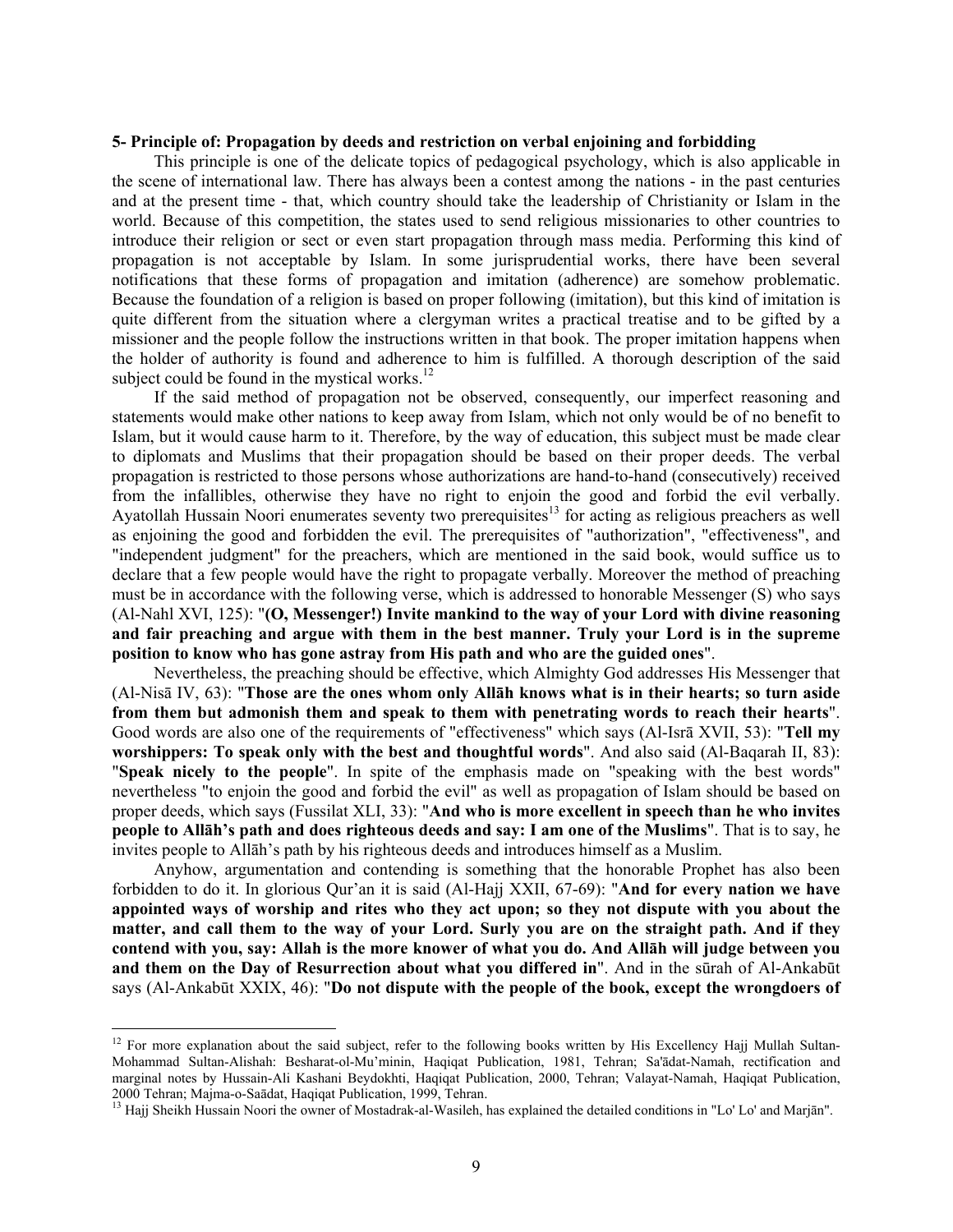**them, but with proper and sound reasoning; so tell them: We believe in the revelation which have been sent down to us and to you; we both worship our only God and to His will all submit our wills**". And about disbelievers it is said (Al-Kafirūn CIX, 1-6): "**Say: O, disbelievers. I do not worship what you worship. Nor you worship what I worship. And I shall not worship what you worship. Nor you will worship what I worship. So for you your religion and for me my religion**". Because (Al-Baqarah II, 256): "**there is no compulsion in religion. The guidance is henceforth distinct from error**".

#### **6- Principle of: Prohibition of imposing opinions**

 $\overline{a}$ 

In Islam, it is not authorized to impose one's opinion and ideas on other persons. On the contrary, freedom of (belief) is regarded as a principle. Basically, the faith is a divine bounty (grace of God) and it is not something to be instilled by force and/or imposition in other persons. The Glorious Qur'ān says (Yūnus X, 99): "**And if your Lord has willed, verily, all those who are on the earth would have believed; do you compel people against their wish to become believers?**" The disconnected response to the said question is: "No, you should not compel them, and if you compelled them, nobody would have believed you". In another verse, it is said (Al-Baqarah II, 256): "**There is no compulsion in religion. The guidance is henceforth distinct from error**". And it is addressed to the honorable Messenger (S) which says (Al-Kahf XVIII, 29): "**Say, This word of truth is from your Lord, so let him who please believe in it, and let him who please disbelieve in it**". And in another verse it is said (Al-Hajj XXII, 78): "**And He has not made the religion something hard on you**". On the contrary it is ordered to invite (people) by divine reasoning, fair preaching, and arguing in the best manner, which is addressed to honorable Messenger (S**)** (Al-Nahl XVI, 125): "**Invite mankind to the way of your Lord with divine reasoning and fair preaching and argue with them in the best manner**". In another verse, it is said (Fussilat XLI.34): "**Repel the wrongdoing of men with good treatment instead, then your enemies will turn into intimate friends**". In another verse, it is said (Al-Ankabūt XXIX, 46): "**Do not dispute with the people of the Book, but in the best manner except the wrongdoers of them**". At the same time (Al-Zūmar XXXIX, 14-15): "**Say, I worship Allāh making my religion pure for Him. So worship what you choose instead of Him**". That is you are free to select the religion you choose and worship whoever you like. And (Al-Nahl XVI, 9): "**And guidance to the straight path is with Allāh, and there are ways that are perverted from the truth, and had Allāh willed He would have led you all to the right path**". And the task of prophets is only conveying the message, which said (Al-Nahl XVI, 35): "**Is there any responsibility upon the messengers save to clear convey of the message?**". The response to this verse can be found in another verse, which is addressed, to the honorable Messenger (S) (Al-Ra'ad XIII, 7): "**You are only a warner and to every nation there is a guide**". It means that the Messenger (S) is bound to warn (people) and he is not even responsible to guide them. As it is stated in Glorious Qur'ān, the words of His Reverend have no effect on the ears of many people, let alone the advice of the missionaries who act upon their own judgments.14 And says (Al-Naml XXVII, 80, 81): "**You cannot invite the dead to listen, and you cannot make them hear, those who are deaf, particularly when they turn away from the Truth in their retrograde. And you cannot guide the blind who have diverted from the straight path. You can only make those hear your voice who believe in our signs and are Muslim (submitted)**".

We may conclude that there never exists any imposition of opinion in Islamic beliefs. On the contrary, liberty and freedom of conscience is the accepted principle in Islam. There are many other verses that we can infer the said subject from them. In the sūrah of Al-Mā'idah it is said (Al-Mā'idah V, 99): "**The Messenger's duty is but to convey the message**".15 And in sūrah of Al-Baqarah it is said (Al-

<sup>&</sup>lt;sup>14</sup> "Men-endeeyeh" are those people who without having any authorization from the prophets or divine guardians or divine executors begin to propagate the rules and regulations of the religion and interfere in the life of the worshippers.<br><sup>15</sup> And also Al-Noor, 54 and Al-Ankabūt, 18: "The responsibility of the messenger is but to convey the o

Ya-Sin XXXVI, 17: "**And our duty is but to deliver the obvious message**", and also Ale-Imran III, 2 and Al-Nahl XVI, 82: "**Then if they turn away, your duty is only to convey the message**", and Al-Shurā, 42: "**Your only duty is to convey the message**".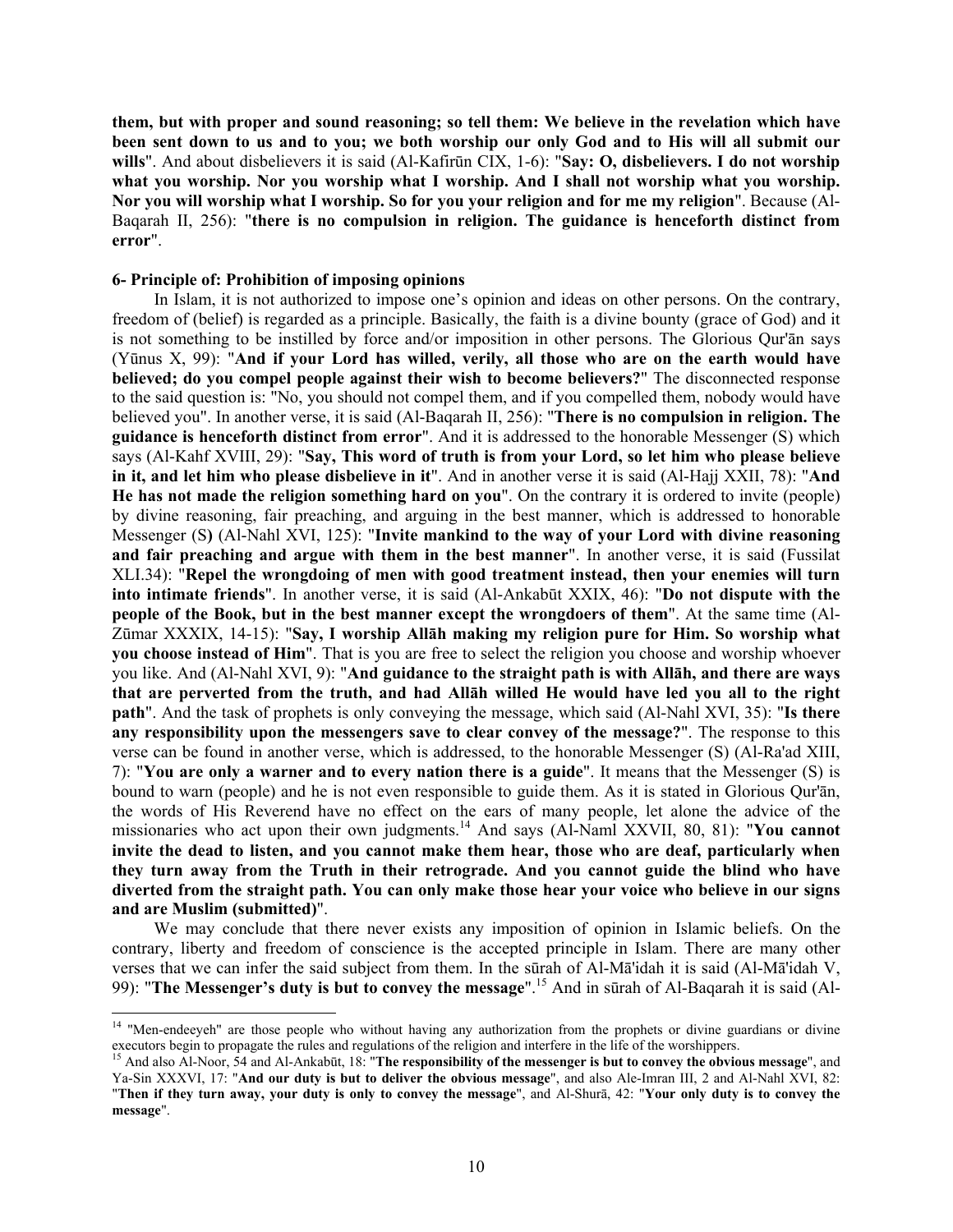Baqarah II 272): "**You are not responsible for guiding them; but Allāh guides aright whomsoever He wills**". And in another verse in sūrah of Al-Mā'idah says (Al-Mā'idah V, 92): "**And obey Allāh and obey messenger and keep away (from the disobedience); but if you turn away know that it is for Our messenger only to convey the obvious message**".

In this connection there is a message sent to the international Conference of Peace of Religions, which reads as follows:<sup>16</sup> "... Religious beliefs are totally personal issue, and could not be imposed on other persons. Obviously, the followers of any religion would think that their beliefs are superior to others, that is why they have chosen their own religion from among all existing religions. The common point of all religions is the "faith", namely accepting the beliefs and spiritual teachings, and being bound and submitted to a special social spiritual system. We as Muslims have chosen Islam as our religion, and believe it to be the religion of peace, sincerity and liberty. We are in spiritual cooperation with all honoured beings (children of Adam), because, we believe that (Al-Baqarah II, 256): "**there is no compulsion in accepting religion**". Therefore, we maintain this very right -or even duty- for everybody to look for the better spiritual system of thought, and the requirements for having freely the capability of such a searching is establishment of universal peace throughout the world. Our standpoint on this subject is that all human beings, especially the followers of the religions in the world, are duty bound to protect and establish this peace. The mystical journey is especially needed for all the followers of the religions. Because mysticism which is the real meaning and spirit of all divine religions, is means of communication and common points among them ...".

Certainly, we have to mention that the beliefs are considered as "faith". Therefore not being bound to individual duties of religious rules of Islam, as long as it does not infringe other's rights, could not be opposed to. But since the social rules of Islam, requires observing other's rights, therefore they can not be ignored and as a general rule the citizens are bound to observe them. So that we should say freedom of conscience and thought and choosing religion bear some restrictions in Islam. The borderline of the said restrictions are nearly those issues that are discussed and mentioned in the principle of today's democracies. That is to say, the range of individual liberties could be extended up to the point where it does not injure other's liberties. In Islam, the range of individual liberties is also authorized to be extended up to the point where they do not injure the liberties and religion of other persons.

## **7- Principle of: Respecting others' opinion and prohibition of inquisition**

 $\overline{a}$ 

In Islam, everybody is free to hold his own opinion and belief and there is no compulsion and/or duress concerning this issue. The most distinguished opinions and ideologies in human societies are religious beliefs, which all persons are free to choose the said beliefs. The following verse (Al-Kafirūn CIX, 6): "**For you your religion and for me my religion**" is a declaration by honorable Messenger addressed to disbelievers, namely everybody shall have his own religion and there should be no opposition and protest against each other's opinion and belief. On the issue of accepting a belief, it is mentioned is sūrah of Al-Zūmar (Al-Zūmar XXXIX, 17,18): "**So, give the good news to the obedient, those who listen to different speeches and follow the best among the variety**".

It is very important to respect others' beliefs in the world and at the level of nations, because the variety of states and nations has caused many varieties of beliefs to come into existence among the people and nations throughout the world. Islam holds that the belief of each person is respectful with respect to himself, and as it is mentioned in the principle of "prohibition of insulting and mocking other persons", in Islam there is no permission to mock other persons no matter what kind of beliefs he holds.

There is an exception to this principle in Islam that is about paganism (idolatry). For persuading the idolaters to renounce their antiquated beliefs - which they worship the idols as their God - there is a

<sup>&</sup>lt;sup>16</sup> The text of inauguration message, by His Excellency Hajj Dr. Noor-Ali Tabandeh, Majzoob-Alishah to the Conference of Peace of Religions, Foundation for Religious Harmony and Universal Peace, April, 18-20 2005, India, New Delhi. The said letter is addressed to Mr. Maharishi Kapil Adwait. Peace of Religions, Iran's Mysticism, collection of essay, compiled and edited by Dr. Seyyed Mostafā Azmāyesh, No. 22, Haqiqat Publication, 2005, pp. 5-9. A short excerpt of the said conference is printed in the said book under the article by Hussein-Ali Kashani, Conference of Foundation for Religious Harmony and Universal Peace, pp. 125-136.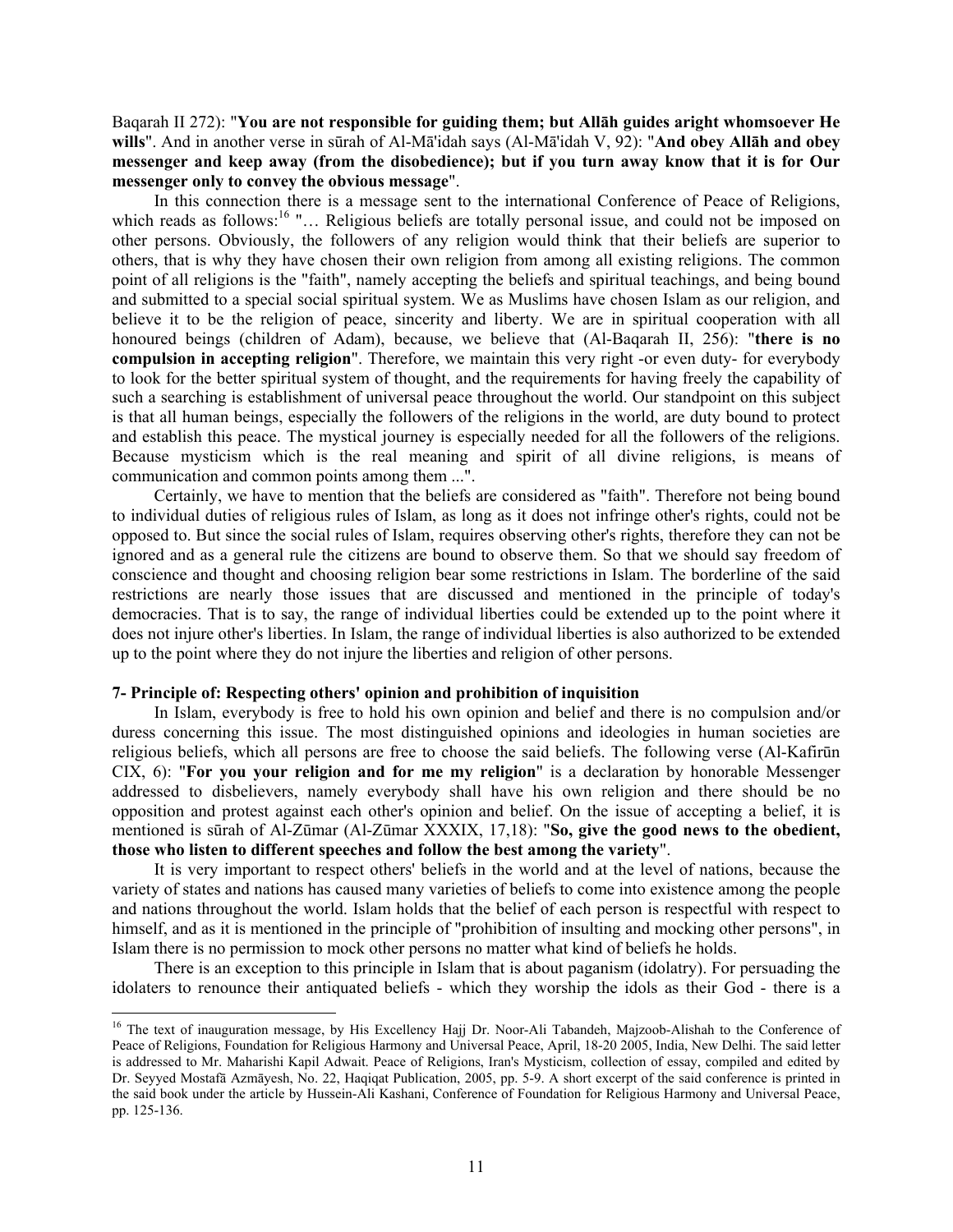disrespectful attitude towards the said belief. In other cases the beliefs of all people and nations in the world, whether individually or collectively are respectful. This matter was explained by the principles of "disdain from the idolaters" and "prohibition of imposing opinions".

## **8- Principle of: Harmonization and conformity of words and deeds**

This principle propounds a special pragmatism in the unity of knowledge and action in Islam, which could be applicable in all practical fields. Islam takes action on those things which believes; and whatever it does is what is based on its belief. The Islamic teachings are first of all for the Islamic government, the believers and Muslims, and it does not impose any responsibility on other nations. If any method or action is correctly prescribed for a nation, any group of the said nation and/or its government, surely, then it is prescribed for the Islamic government as well. In sūrah of Al-Baqarah it is said (Al-Baqarah II, 44): "**Do you enjoin right conduct and piety on the people, and forget (to practice it) yourselves and yet you recite the Scripture**"? This unity of knowledge and action would produce a profound solidarity in the international scene, which is one of the obligations of Islamic government. For instance if terrorism is prohibited in Islam, then its perpetration is also prohibited in every and all places, whether being secretly or apparently.

On the inconsistency between words and deeds, the Glorified God says in Glorious Qur'ān (Al-Saff, LXI, 2, 3)**:** "**O, you who believe! Why do you say that which you do not do? It causes Allāh's wrath gravely that you say and promise something that you do not fulfill**". In other verses, it is emphatically said that the statements should be in conformity with the beliefs. In sūrah of Al-Fat'h while blaming some Bedouin Arabs says (Al-Fat'h XLVIII, 11): "**They say what the do not mean in their hearts**". And while blaming those persons who act as hypocrites says (Ale-Imran III, 167): "**They were nearer to disbelief than to belief; they speak with their mouths what is not in their hearts**".

## **9- Principle of: Disagreeability of political and economic deception**

There is a maxim, which says: "salvation is in truthfulness". This motto is one of the origins and fundamental principles in Islam. As it has been already mentioned "principle" is terminologically something on which other things are based or founded.<sup>17</sup> Honesty and truthfulness are also considered as "principles" in Islam and there are too many rulings which are based on the said principles. These rulings can be easily extended from individual life to family, job-related, social and international subjects.

There are several verses about "deception" and the punishment for deceitful person in Glorious Qur'ān which blame this kind of actions and enumerate severe torments for its perpetration. The meaning of stratagem and deception or cunning trick is directly related to the infringement of others' rights to the benefit of oneself. It is done by devising a plot in a way that the holder of the right consciously (knowingly) or unconsciously (unknowingly), voluntarily or involuntarily, with due consent or without consent renounces his legal rights to the benefit of the opposite side, without receiving a fair consideration.

Giving a definition to the term of "deception" it is said: "Deception is to disguise the purpose and expressing something different because of inability to reach the goal openly. Given this definition, it is not authorized to attribute "deception" to God, unless by the way of resemblance".<sup>18</sup> On the basis of this definition it seems that the deeds and behaviours of nearly most of the people in the world are full of deception. As far as the said deception is changed to truthfulness and honesty, the healthiness of the soul will increase accordingly. But this is a burdensome duty which common human beings are not able to perform and change the delicate cunning tricks of his soul to the honesty. From both social and political points of view, the consciences of an individual or the society shall themselves understand and distinguish the deceptions and tricks devised for gaining the individual and/or social interests. It is far from the Islam's dignity to practice deception to appropriate others' rights just for protection of its interests and

<sup>&</sup>lt;sup>17</sup> Sharhe Amsaleh, Jame-ol-Moghadamat, p. 62, Dar-ol-Fekr Publications, Qom 1998.<br><sup>18</sup> "Bayan-a-Sa'adah-fi-Maqamat-al-Ebadah", translation, volume 3, p. 265 under the verse 54: "**And they plotted, and Allah also devised a plot and Allah is the Supreme-Deviser**".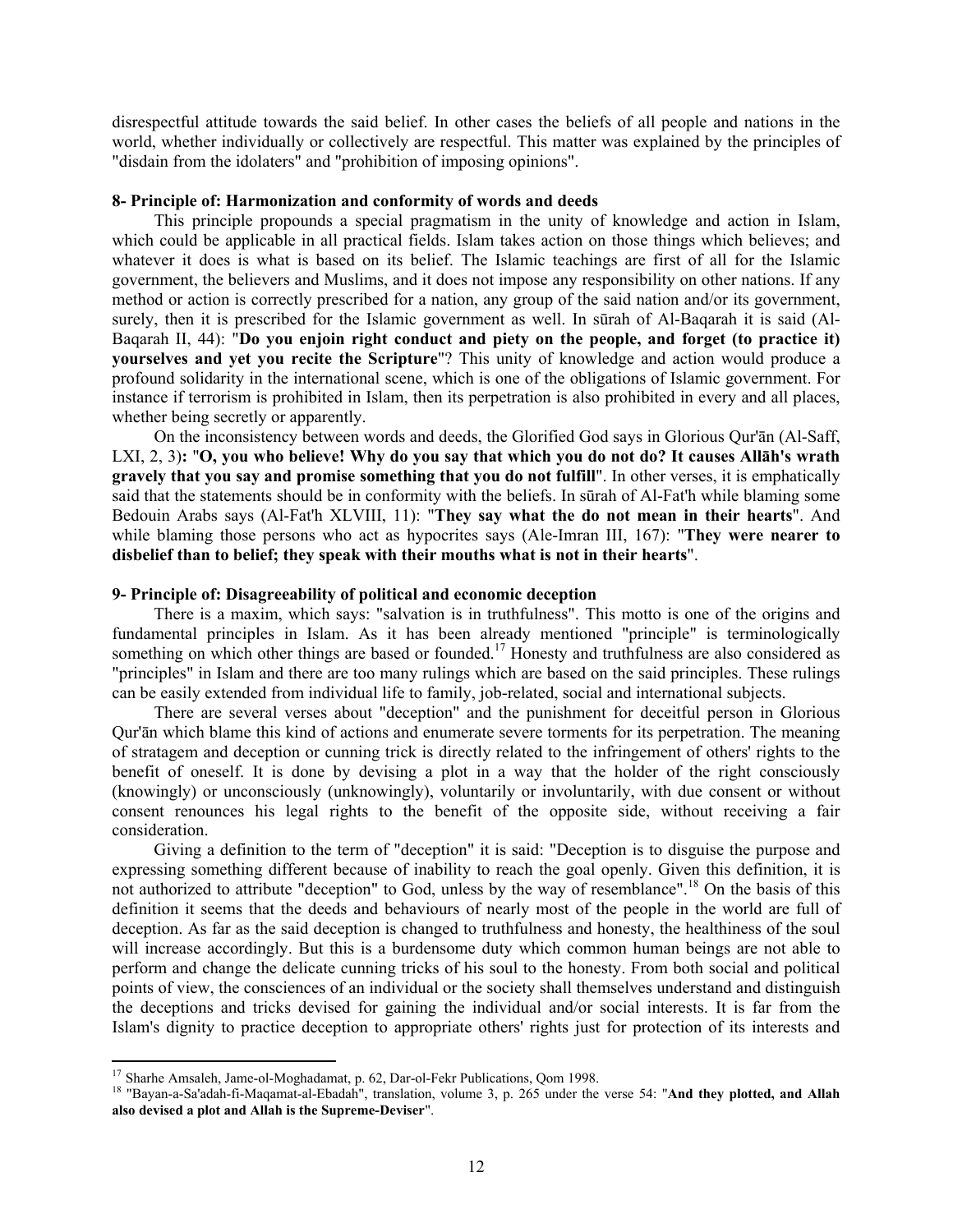take the rights and interests of others into its possession. Islam, Islamic government, prophet, divine guardian, and divine executor are all considered as guardians of humankind. Their purpose is exaltation of humankind rather than their own interests or groups, folks and or national interests. In the same manner that Islam does not believe in borderline at the international scene, therefore at the position of paternity, it will have a fatherly role over the people of the world. A father of a family would never try to gain benefit from his children through tricks and deception. On the contrary, he attempts that all his children prosper and become affluent.

Anyhow, in Glorious Qur'ān it is said (Al-An'ām VI, 123): "**They do not plot unless against themselves, and perceive it not**". That is to say, they shall bear the harms originating from the deception. And says (Al-Nahl XVI, 45): "**Those who conspire evil plot feel secure that Allāh will not cause them to be swallowed by the earth, or to bring affliction upon them from where they have no idea about**?" In sūrah of Al-Fātir it is said (Al-Fātir XXXV, 10): "**Those who plot evil, for them will be severe chastisement and their plot will be perished**". And in the same sūrah also says (Al-Fātir XXXV, 43): "**They rebelled in the land arrogantly and devised plots, but the evil plots will trap the plotters themselves**". This verse could also be interpreted as international rebellion against weak countries and evil plotting to misappropriate their indisputable rights. In other words devising evil plots for national arrogance and selfishness causes their harms go back to themselves. In a comment, it is said: "Deception and cunning trick will destroy nobody save the plotter, because the deceitful person becomes the object of derision by Satan and is surrounded by him and will be under his control. Entering under control and sovereignty of Satan is the immediate chastisement against the humanitarian aspect of the man before his deception affects his victim, namely the deceived person. When deception affects the victim, then the deceived person would be upgraded in this world as well as in the Hereafter, or only in the Hereafter, and the plotter will be degraded in this world as well as in the Hereafter or only in the Hereafter".<sup>19</sup>

Devising evil plot in commercial affairs is similar to the abovesaid cases. Every step or measure taken to hide the reality in achievement of national interests is among the prohibited issues in Islam. In Glorious Qur'ān it is said: "**Do not devour one another's property unjustly nor use it as a bribe to the judge that you may devour a part of the property of others wrongfully**". And in another verse says (Al-Baqarah II, 188): "**O, you who believe! Do not devour each other's wealth in vanity and illegal way. The profit obtained should be by trading or mutual consent**". The said two verses have not been particularized for a determined person as the owner of the property, which whose property not to be devoured. The interpretation of the said verses, from public international law aspect would be that, the Islamic government has no right to misappropriate the property of other states or nations through devising plots and tricks - rightfully or wrongfully and/or by bribing or subornation of others - whether collectively or individually. The only way of appropriation of other's property is through mutual consent trading. And while trading, it should act on the basis of just scale, and even its scale must show heavier which says (Al-Muminun XXIII, 102-103): "**And those whose scale show light weight, they are the ones who have caused loss to themselves and they will be the inhabitants of the hell forever**". This is the command of Allāh that (Al-An'ām VI, 152): "**And give full measure and full weight with justice**". And says (Al-Shū'arā XXVI, 181-183): "**Give full measure and do not cause loss to the buyer by diminishing the weight of their things. And weigh with true and correct scales; and do not diminish the things that you sell to the people and do not spread mischief and cheating in the land**". And is sūrah of Al-Mutaffifin the verse of **Woe** has not revealed for those persons who cause decrease in measure which says (Al-Mutafifin, LXXXIII, 1-5): "**Woe to those sellers who cause decrease in measure and weight while selling things to the people. Those who when they buy something they demand full and exact weight, but when they sell something to the people decrease their right and give them less than the due weight and measure. So they not think that there will be a judgment day which they will become alive and (this will happen) in a Great Day**". And also it says (Hūd XI, 84, 85): "**Do not give short measure and short weight, I see your salvation. I fear for you the chastisement of the surrounding Day. O, people! Give full measure and exact weight, and do not diminish the goods of** 

<sup>&</sup>lt;sup>19</sup> "Bayan-a-Sa'adah-fi-Maqamat-al-Ebadah", translation, volume 12, pp. 157-158.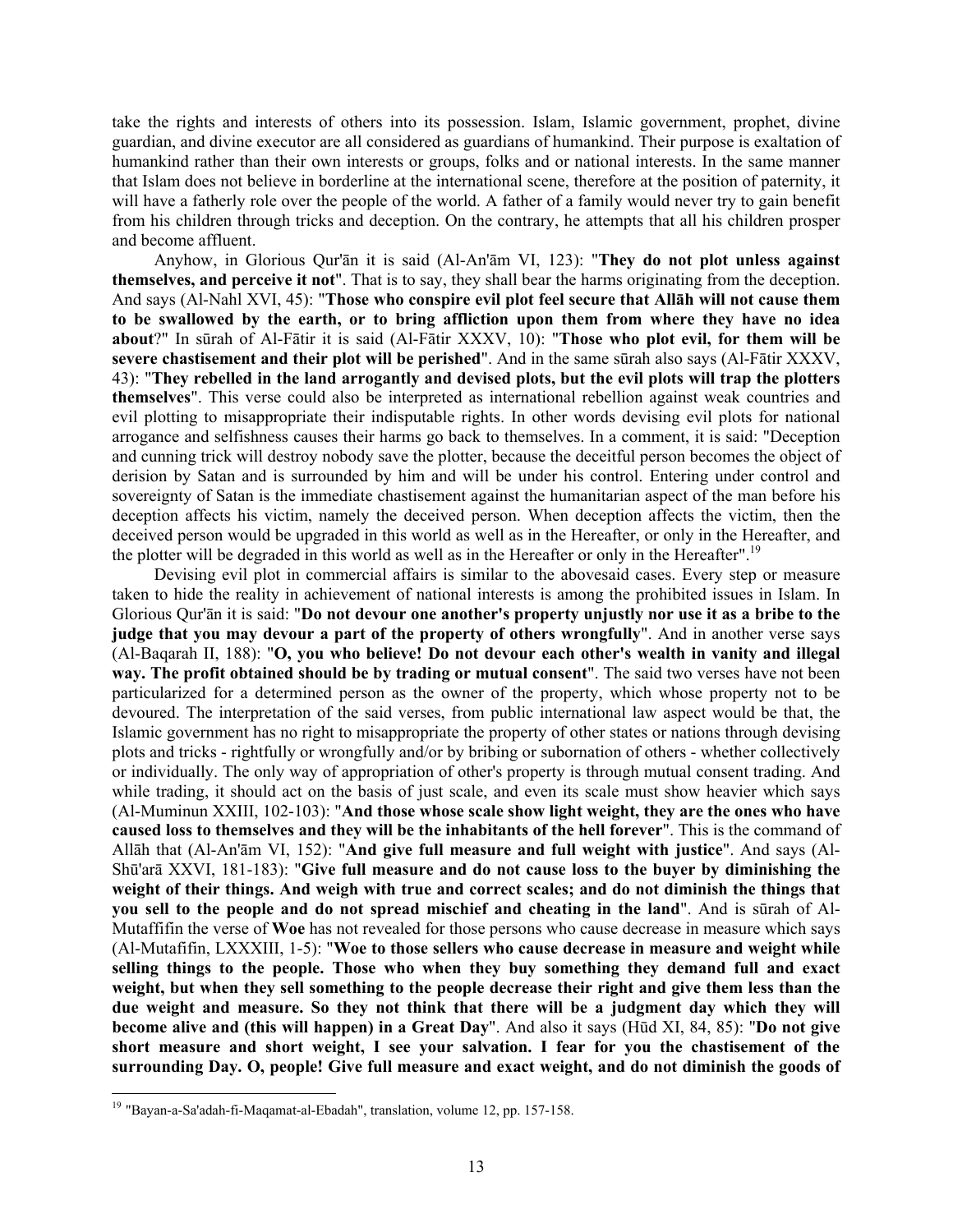**people; and do not make mischief in the land**". All of the abovesaid verses indicate the obligation of Islamic government for observing the correctness of international transactions.

To complete this discussion we should make the following remark that "**deception**" and "**Cunning tricks**" mentioned in the abovesaid verses are evil plots, but there are many tricks which could be considered as good plots and Almighty God while talking about His plots, is referring to this kind of plans which says (Al-e-Imrān III, 54): "**And they plotted and Allāh also devised a plot and Allāh is the Supreme-Deviser**". The cunning tricks of Almighty God are whether for punishment and awareness and guidance of the people, or giving reward for humankind's actions. Almighty God's plots will be devised when He wants quicken divine providence to materialize and brought into effect from potentiality faster than development of creative production. One of the said cases is to respond to the tricks of arrogant or unjust plotters. In this case, the Almighty God's tricks are for removing the deceptions practiced by the plotters, which said (Al-Naml XXVII, 50-51): "**They plotted a wicked and cunning plot and We made a strong divine plan against their plot. See! What was the end of their cunning plot**". And also says (Al-Anfāl VIII, 30): "**They were plotting and Allāh also was planning (against their plot) and verily Allah is the Supreme-Planner**". And Almighty God says (Yūnus X, 21): "**Say Allāh is supreme swift planner**". Therefore, on the basis of the said verses we understand that permission for devising a plot is when the unjust plotters are practicing their tricks, so that we shall be able to punish the criminal plotters because of their evil actions. The following verses clearly stipulate that (Al-An'ām VI, 124): "**Humiliation and disgrace and a severe torment from Allāh will soon overtake them for that which they cunningly plotted**". And again says (Al-Fātir XXXV, 10): "**Those who plot evil, for them will be a severe chastisement and their plot will be perished**". All of the above said verses indicate that there should be a response and punishment against evil plots, even by devising a plan.

One of the practical cases of this discussion is devising plots during the fighting, and as it was mentioned in the section of war and its regulations and laws, fights and wars in Islam are based on holy intentions such as defensive wars. Therefore, devising plots against the evil plots of aggressors not only is permitted but it is obligatory. This situation has been observed while His Excellency Ali (A) was fighting with Amr-ibn-Abdowod who was a strong and brawny man and one of the well-known warriors among the Arabs. On the contrary His Excellency Ali (A) was short and seemed to be very weak in hand-to-hand combat. So His Excellency - in the battlefield - told him: You are boasting about your bravery, so why have you brought such an army to help you? Amr-ibn-Abdowod proudly turned to take a look at the army and at this very moment His Excellency cut his feet by the sword, and he fell down. When His Excellency sat down on his chest, suddenly he spat on the face of His Excellency, so he stood up and did not kill him and waited until his anger subsided. Amr-ibn-Abdowod asked him: Why did you not kill me promptly? His Excellency answered: When you spat on me, it infuriated me, so that if I had killed you at that time, I would have had done it just to please my "self". That is why I waited until the anger be subsided. Because I am obedient to God and I fight for the truth not to satisfy my "self"…."20

#### **10- Principle of: Honesty in negotiations**

 $\overline{a}$ 

During the past history, always the representatives of powerful states, while making contracts with the weak and undeveloped states, have tried through various methods and by practicing deceptions and political tricks, to insert some tricky terms in the contracts which have been against the interests of the deprived nations of the said states; consequently they have misappropriated the national interests of the weak countries to the benefit of their own states. Most of the said contracts were considered as friendly contracts but practically they have been the cause of taking advantage from the weakness and backwardness of the contracting nations. This kind of actions is prohibited in foreign policy and diplomacy of Islamic government. The task of Islamic government is not just to obtain material benefits for itself. Islamic government has a greater goal, which is exaltation of humankind that goes beyond the specified borders and spreads its grandiose and bountiful patronage over all nations, especially the

<sup>&</sup>lt;sup>20</sup> Full explanation of the said story could be found in the book of Mathnavi, Mevlana Jalal-e-Din Molavi, in the story of "while the enemy spit on Imam Ali (A) and he throws away his sword" and two other stories.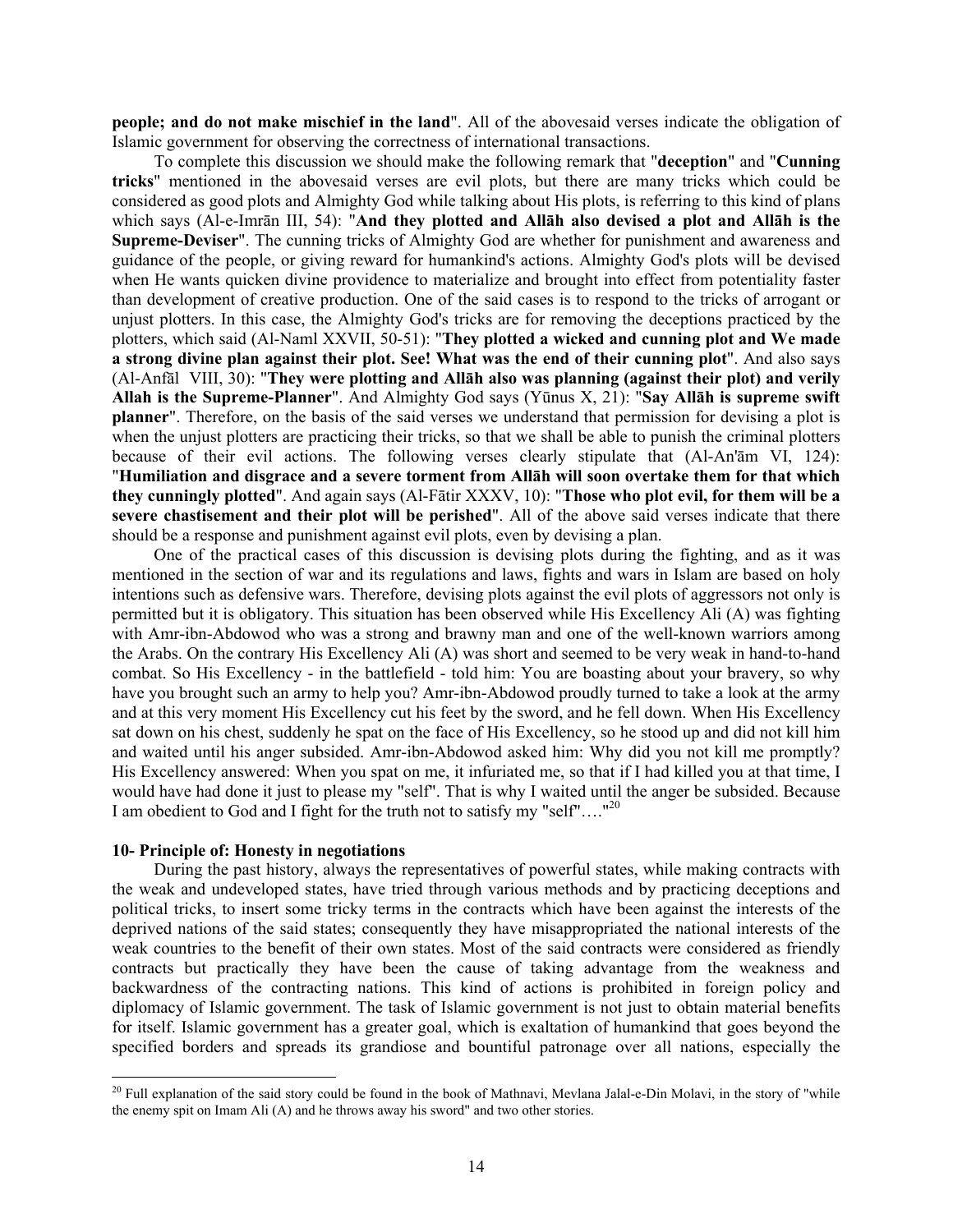oppressed ones in the world.

The principle of honesty and justice is of the issues that should be observed by Islamic government during negotiations. The said duty becomes obligatory on the basis of several Qur'an's verses that say (Al-An'ām VI, 152): "**When you speak, be just, though it may be against your relatives**". In sūrah of Al-Baqarah says (Al-Baqarah II, 42): "**And do not cloak truth with falsehood, nor conceal the truth when you know it well**". In another verse, it is said (Ale-Imran III, 71): "**O, people of the Book! Why do you dress up the truth with falsehood and conceal the truth while you know it**". These words which is addressed to the people of the Book is also addressed to the Muslims at this period of time, because the Muslims are now the same as the people of the Book at the early Islam who do not know the prophet or divine guardian or divine executor of the end of time and deny him because they think he is in occultation. The behaviours of the people of the Book are also applicable to the present day Muslims which said (Ale-Imran III, 187): "**And when Allāh took a covenant from the people of the Book stating: Make the truth known and clear to mankind, and do not hide it. They ignored and exchanged with some worthless gain and indeed the worst was the bargain they made**". And the Muslims at this time are from among those groups who have been given the book.

In sūrah of Maryam says (Maryam XIX, 54): "**And mention (Ishmael) in this holy Book, verily, he was true to promise and he was our emissary and messenger**". In this verse, the term "**true to promise**" is used which means being honest when making promise to other persons. Diplomatic negotiations in the international scene whether in the past or at the present time all have been based on political give-and-take. Therefore, the diplomats always try, by taking the said principle into consideration, to get more privileges in exchange of giving less privilege. This kind of negotiation and bargaining for obtaining benefits is of contemporary diplomatic procedures and customs. In Islam, negotiations are conducted for restoration of rights rather than acquiring benefits. When the right in question belongs to the opposite side, it should be given to him. It should not be taken for himself or his government through dishonesty. Because it will be misappropriation of usurped property that is not authorized in Islam. Therefore the principle of honesty in negotiation is based on this issue that the duty and responsibility of an appointed diplomat in negotiations is to restore the right to its real owner even if it be against the interests of his own nation. In Glorious Qur'ān it is said (Al-An'ām VI, 152): "**And do not approach the property of an orphan unless it is in the best manner till he attains his maturity; and give full measure and full weight with justice; We do not task any soul beyond his ability, and when you speak be just, though it may be against your relatives. And fulfill Allāh's covenant, thus Allāh does enjoin you by those decrees. So that you may be mindful**". Since in the international relations, the "**relatives**" can be interpreted to (considered as) Islamic nations and the "**orphans**" to non-Muslim nations, therefore in the said verse the decree of honouring covenant and performing duty, as far as abilities permit, can be interpreted to the responsibility of Islamic agent or diplomat.

 In multilateral negotiations, also they should back and support that side which is honest. In Glorious Qur'ān it is said (Al-Toubah IX, 119): "**O, you who believe! Fear from disobedience of Allāh's commands, and be with the truthful**". From this verse, backing and accompanying with the truthful in all individual, social, national and international fields are deducible.

#### **11- Principle of: Prohibition of fabrication of words and political lies and false accusations**

Regretfully, the scene of diplomatic activities and foreign policy in today's world - without due attention to human moral dignity - is not free from false accusation and lying against various states. It is even seen that false accusation and lying have practically taken the common procedure of international relations and international diplomatic activities towards a special direction that it is impossible to be leaved without paying expense. This international custom is relatively different among statesmen of different countries due to their beliefs in the principles of honesty and truthfulness. The said differences are originated from this principle that: The politicians have been and are always at the service of capital owners around the world and their endeavors and decisions are made just to protect and secure their interests. They are not able and do not want to confess honestly to this issue; that is why the lying process starts at this very point. The election and even appointment of politicians in the world are based on giving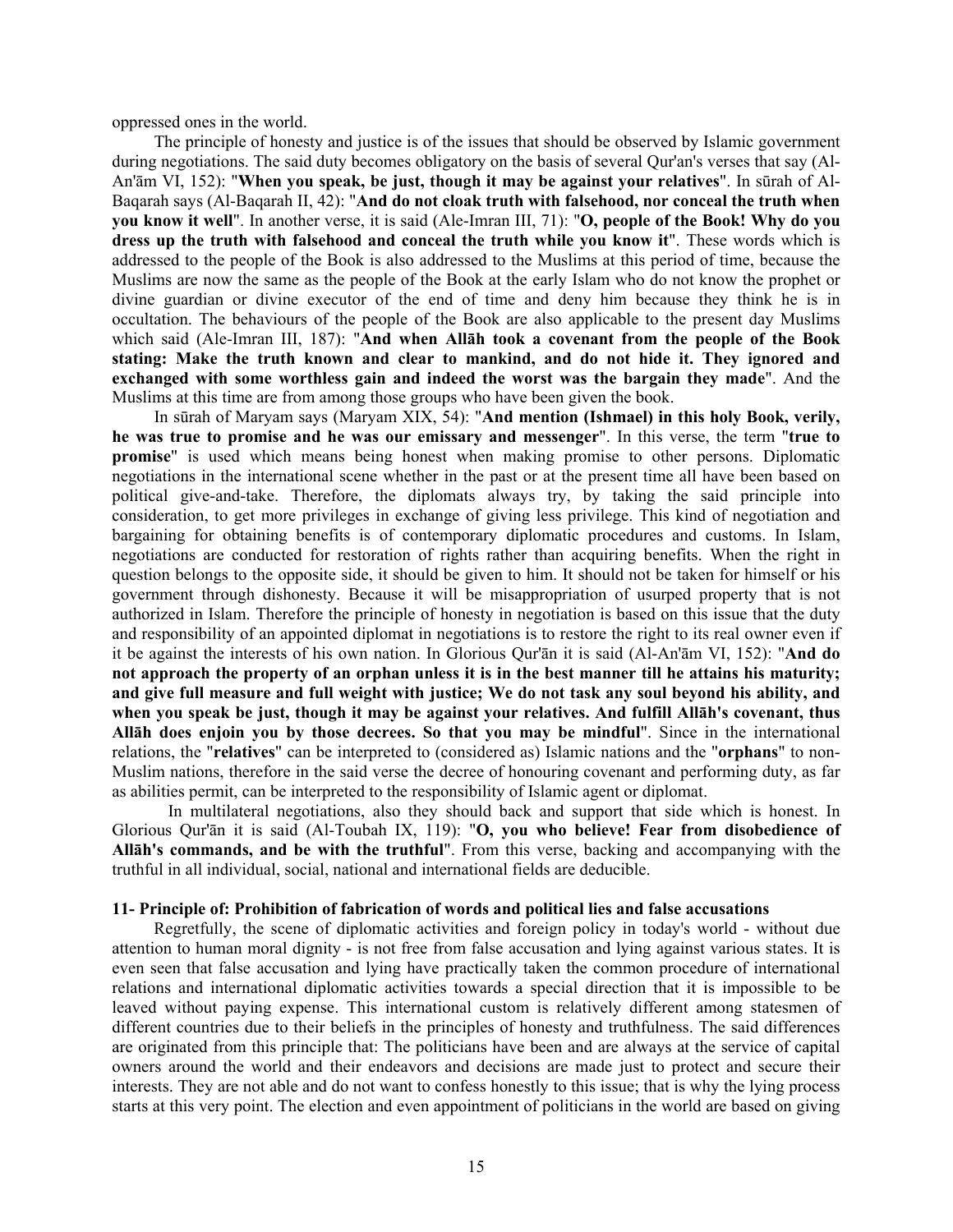promises or threatening to the public and commitments and giving assurances to the owners of wealth and power. It has seldom been observed that the elected or appointed politicians being assigned to the office just due to their practical, moral and scientific eligibilities, capacities and competencies. This introduction indicates the profiteering and presidency seeking of nearly most of the rulers in the world, whether in the past or present or in the future. Therefore we should expect them while in action and confronting the realties, in case of need, fabricate words, lie, make false accusation, and practice untruthfulness and so on.

The said issue is not a new discussion about behaviors of humankind. This kind of deeds have been existed in the past and there exist at present and will exist in the future. However, its severity and/or weakness are different among nations and followers of different religions and in different times and places. In Glorious Qur'ān there are indications of fabrication for words and their falsifications. In various sūrahs by using phrases such as (Al-Nisā IV, 46): "**deliberately displace words from their original places**" or "**to change the words**" 21 it has been alluded to this kind of fabrication. To tell lies and attributing them to others and disseminating the faults namely making false accusation, slander or calumny are all prohibited and rejected in Islam. It is said (Al-Jathiyah XLV, 7): "**Woe to sinful liar!**" And said (Al-Zūmar XXXIX, 3)**:** "**Allāh deprives of His guidance the disbelieving liars**". And says (Al-Nahl XVI, 105): "**Verily, those who forge lies they are those who do not believe in Allāh's signs and revelations and they are indeed the liars**". And says (Al-Nisā IV, 112): "**And whoever commits a fault or a sin and casts (the blame) upon some innocent person, he indeed burdens himself with a falsehood and flagrant sin**". This rule is applicable from smallest unit of human society, namely the family and relations between the spouses up to the international level. It is said (Al-Nisā IV, 20): "**But if you intend to substitute your wife by another and you have given the former a large amount of wealth for marriage-portion, do not take a bit of it back, would you take it by slandering her which is an obvious sin**".

To summarize the discussion, we should say that for approaching political goals one should not resort to fabrication of words, lies, slander, and calumny in the international scene. During the history, many occasions have been observed that the governments have committed wrongdoings and have attributed them to other states or nations. These kinds of actions are prohibited in Islam as well as conscience rules to their sinfulness.

## **12- Principle of: Unauthorization of insulting or mocking**

 $\overline{a}$ 

Vilification, insulting and/or mocking are not relevant to the dignity and status of Islam, Islam's diplomats and the Muslims; and are severely prohibited by in Glorious Qur'ān. In sūrah of Al-An'ām it is said (Al-An'ām VI, 108): "**Revile, not those unto whom they pray besides Allāh**". And in another place it is said (Al-Humaza CIV, 1): "**Woe to those persons who expose others' faults and shortcomings through mockery**". These verses indicate that any kind of defamation, chanting slogans such as death to, down with, drawing caricatures, putting into fire the effigies of the heads of other states, to make faces, to put into fire the national flag of a country or to throw it down on the ground, pacing the national flag of a country or its picture on the ground and under the feet of the people for the purpose of its degradation, showing comedy TV shows or telling jokes or singing obscene songs about a country for the purpose of being broadcast from the radio stations and some other actions, they are all against the Islamic instructions, which not only do not bring splendour to Islam, but, on the contrary they would degrade Islam. In sūrah it is said (Al-Hujurāt XLIX, 11): "**O, you who believe! Do not let some men of your group or tribe make fun of other group: It may be that the ones whom are laughed at, are better than the ones who make scoff at others. And should not the women of a group make fun of the women of another group: May be those women who are laughed at, are better than the ones who make scoff at them. And do not be sarcastic about one another and do not insult one another by unpleasant nicknames. It is bad to call a newly believer with a name of bad connotation; and those who do not desist, are considered of the wrongdoers**". As a general rule in sūrah of Al-Baqarah it is

<sup>21</sup> Al-Fat'h XLVII, 15 "**They wish to change Allah's Words of Ordainment**". And Al-An'ām 15, 35 and Al-Kah'f, 27 "**And none can alter His Words of Ordainments**". And Yūnus, 64: "**No change can be there in the Words of Allāh**".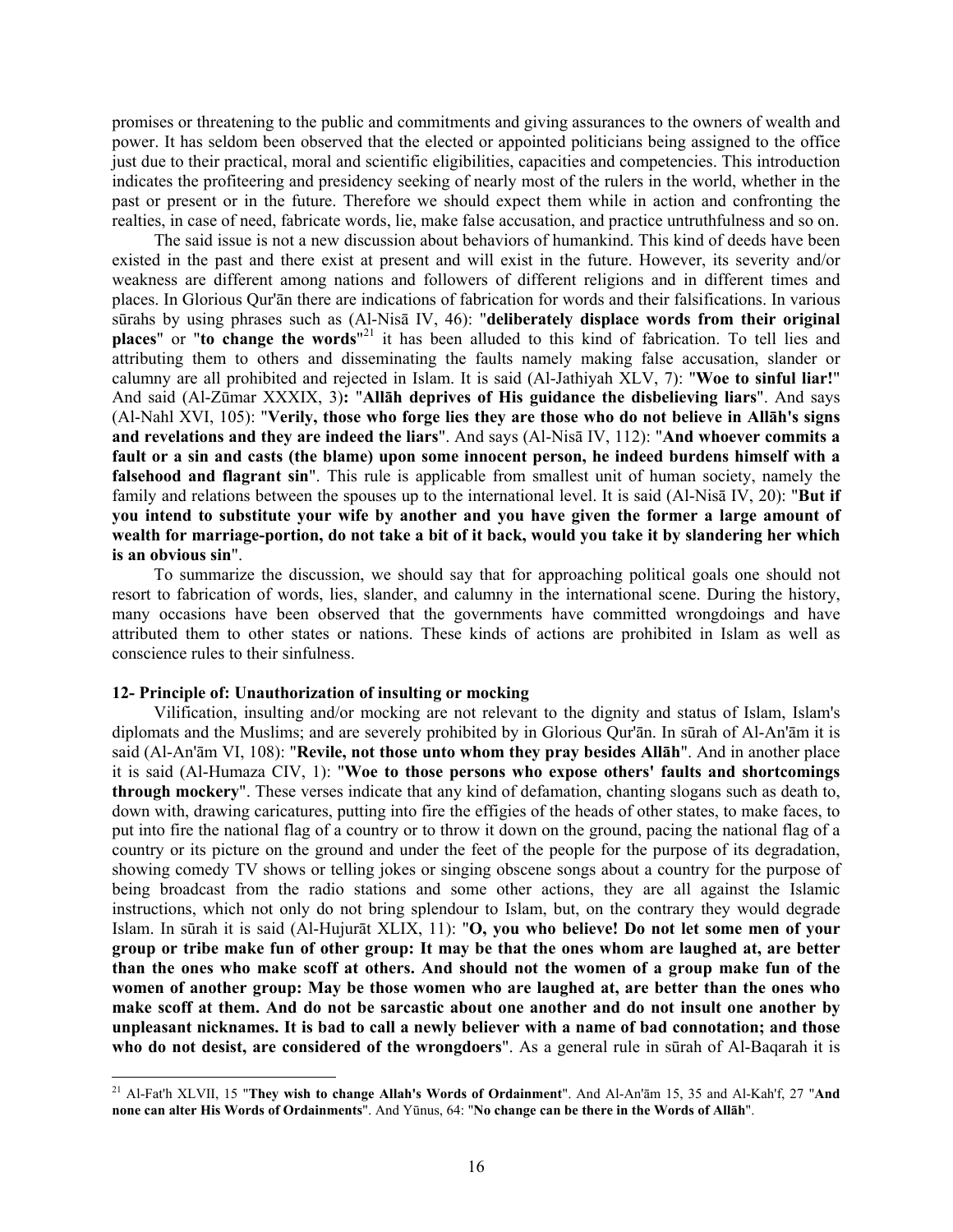said (Al-Baqarah II, 231): "**And do not take the signs of Allāh for a mockery**". Signs of Allāh consist of all creatures in the world, which are considered as His signs.

In sūrah of Al-Nisā it is said (Al-Nisā IV, 148): "**Allāh does not like the shouting of evil words except by one who has been oppressed**". In other words, nobody has the right to contempt, mock, degrade or ridicule other persons in any form or manner. But the oppressed ones have the right to implore justice. He may shout his protests until the oppression is removed.

## **13- Principle of: Greeting and responding in fair and giving reward by the best**

One of the principles of Islamic ethics is to encounter the people in friendly manner and responding them in a fair way and giving a greater reward than the other party's deed. This is one of the most important social-ethical principles which, regretfully we, as Muslims, pay less attention to it, whereas too many verses have been sent down on this subject in Glorious Qur'ān; and ignoring the said principle have caused other nations and the followers of other religions not to show high tendency towards Islam. Because according to individual and social psychological considerations the humankinds are attracted by good tempers and are repelled by bad tempers. There are few people who do not care about the character or temper, and just focus on the truth or the truthfulness of the subject or assertion. In Glorious Qur'ān it is addressed to the honorable Messenger (Ale-Imran III, 159): "**(O, Messenger). Thus it is a grace of Allāh that you were gentle to them. Had you been severe or hard-hearted, they would surely have dispersed away from around you, therefore, forgive them and seek pardon for them from Allāh; and consult them in the affair, but when you resolve a matter, then put your trust in Allāh alone, for Allah is affectionate to those who put their trust in Him**". It is addressed to His Reverend (Al-Qalam, LXVIII, 9): "**They desire that you should compromise with them, so that they too compromise with you**". In a comment on this verse it is said: "The term "**modahenah**" which means flattery and is translated as "**compromise**" in the verse is to state something contrary to what is in one's mind and it also means dissimulation. They like your dissimulation, hypocrisy and compromise which is stating something contrary to what is in your mind, so that they will be able to compromise with you constantly after that".<sup>22</sup> In other word, it is explaining the psychological states of the opponent persons. On this basis the honorable Messenger is ordered that (Al-Isrā XVII, 53): "**Tell My worshippers: To speak only with the best and thoughtful words since Satan provokes dissensions among them**".

Although retaliation and recompense is stipulated in Glorious Qur'ān but it has made the highest degree of benevolence and kindness more meritorious than reciprocity and says (Al-Shūrā XLII, 40): "**And a recompense for any harm is an equal harm, but if one forgives and makes reconciliation, his reward will be with Allāh, since Allāh does not like the oppressors**". And in sūrah of Fussilat it is said (Fussilat XLI, 34): "**The good and evil are not equal. Repel the wrongdoing of men with good treatment instead, then he, between whom and you there was an enmity (will become) as though he was a bosom friend**". And says (Al-Mūminun XXIII, 96-98): "**Repel their evil with goodness. And say: O, my Lord! I seek shelter in you from the devil's temptations. And I seek shelter in you from their coming around me**".

The said verses were all about responding the evil deed rather than the good deeds. In sūrah of Al-Qasas it is addressed to the Honourable Messenger that (Al-Qasas XXVIII, 77): "**And be good and generous to the people as Allāh has been good and generous to you**". And also says (Al-Rahmān, LV, 60): "**Is there any recompense for goodness other than goodness**?" And says (Yūnus X, 26): "**For those who have done good, there is a goodly reward and more achievement**". It is said (Al-Nisā IV, 86): "**When you are greeted with a nice greeting, greet in return, with a better one or return it (at least) with equal courtesy**".

At the end of this section, we should point out this subject matter that is said (Al-Isrā XVII, 7): "**If you do good, you do it for yourselves, and if you do evil, you do it against yourselves**". And in sūrah of Fussilat it is said: "**Whoever does righteous deeds, it is for his own benefit and whoever does evil,** 

 $22$  "Bayan-a-Sa'adah-fi-Maqamat-al-Ebadah", translation, volume 14, p. 267.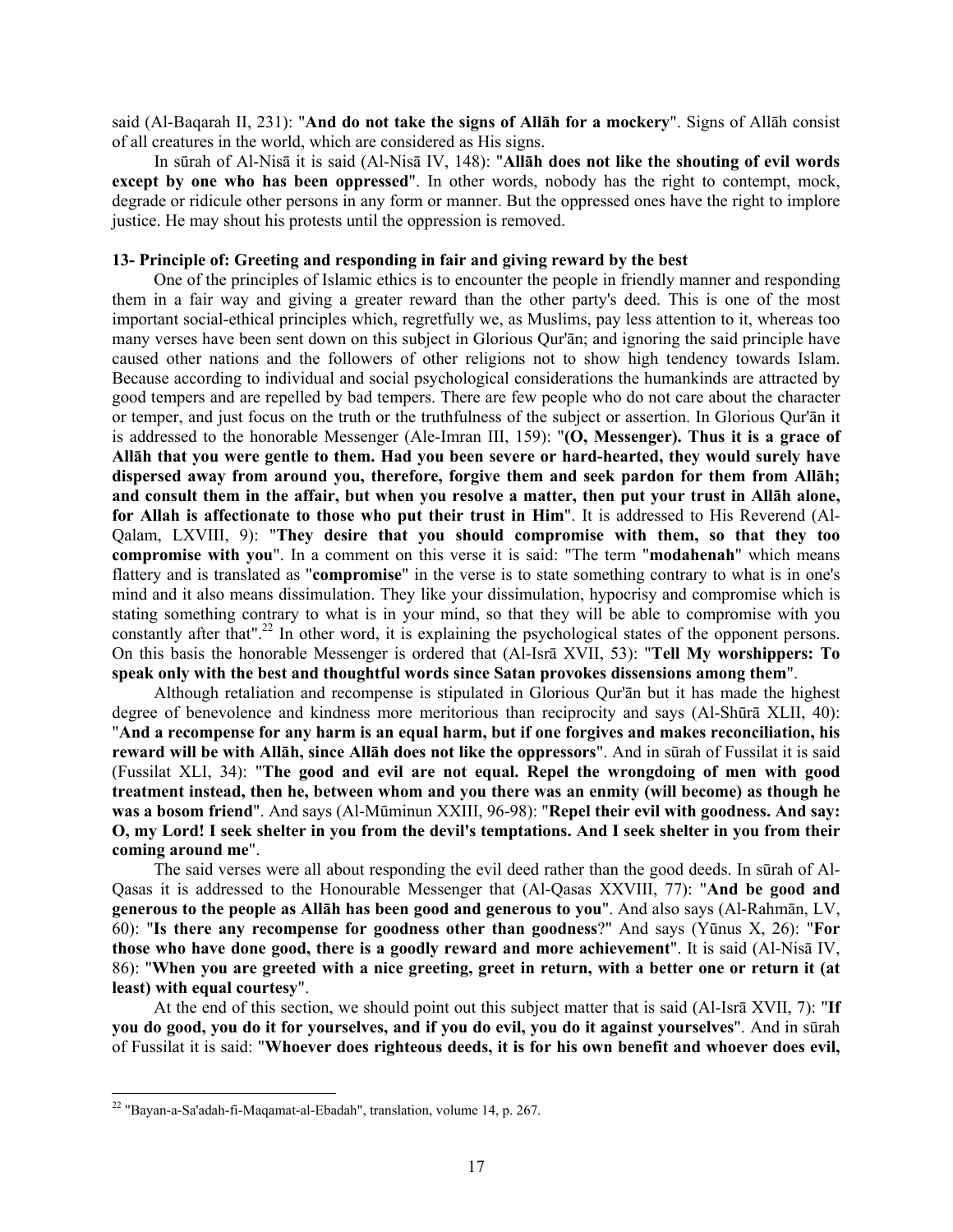it is against himself; your Lord is never unjust to His human creatures".<sup>23</sup> That is to say, if the behaviours of the Moslems have been the cause of degradation of Islamic societies in the world, it has been the effect of our deeds rather than the result of the God's injustice Who said (Al-Anfāl VIII, 53): "**That is so, because Allāh will never change the bounty which has bestowed upon a people unless they change themselves**". And says (Al-Raad XIII, 11): "**Verily, Allāh will not change the good and the bestowed condition of a people until they change themselves**".

## **14- Principle of: Unsupporting the traitors and authorization for reciprocity**

Betrayal (treason) is one of the prohibited and wicked attributes, which Almighty God has forbidden its perpetration by the believers, and in surāh of Al-Anfāl it is said (Al-Anfāl VIII, 27): "**O, you who believe! Do not betray Allāh and Allāh's messenger, nor misuse knowingly properties entrusted to you**". In another verse in the same sūrah, again betraying Allāh's Messenger has been considered as betraying Allāh and says (Al-Anfāl VIII, 71): "**If they intend to betray you (O, Messenger), no wonder, since they have betrayed Allāh too**". And also says (Al-Hajj XXII, 38): "**Verily, Allāh does not like the ungrateful traitors**".

In the following verses, the honorable Messenger has been forbidden to support the traitors while judging among people (Al-Nisā IV, 105-109): "**Verily, We have sent down to you the Book in truth, so you may judge/govern among mankind by means of what Allāh has shown you; so do not be a pleader for the treacherous ones. And seek forgiveness of Allāh, verily, Allāh is the Merciful Forgiving. And do not plead on behalf of those who betray themselves; verily, Allāh does not like any sinful traitor. They hide themselves from people, but they cannot hide from Allāh. For Allāh is with them while they hold nightly discourses which displeases Him, since Allāh's knowledge does encompass all they do. Behold! You are those who may argue for those men in the life of this world, but who will contend with Allāh for them on the Day of Judgment, or who will then be their defender**".

In Glorious Qur'ān, not only the honorable Messenger is instructed to refrain from defending the traitors, but he is also instructed to act mutually. In sūrah of Al-Anfāl the honorable Messenger is commanded that (Al-Anfāl VIII, 58): "**And if you (O, Messenger) fear treachery from any people, throw back their covenant to them on term of mutuality, for Allāh does not like the treacherous people**". In the subsequent verses necessary instructions are instructed to His Reverend to how to prepare the army and their equipments.

The following cases could be considered as instances of betrayal in the international affairs and diplomatic issues, such as operations of spies which have betrayed their duties, or the governmental agents and delegates who have been neglectful in their tasks, and the foreign states, which have not fulfilled their obligations.

The betrayal of the spies and governmental delegates are considered as one of the most important occasions of treachery. Because, due to their political and executive authorities in various fields of affairs they are able to transgress the rights of people, whether foreigners or national citizens and infringe their rights and as a result, in performing their duties that should be giving service to Islam and exaltation of the religion and Islamic government and the whole humanity commit treachery. The past historical records show that the most treacherous deeds have been committed by the said group against the nations, governments and humankind.

## **15- Principle of: Unauthorization of giving or receiving bribes**

 $\overline{a}$ 

Giving and accepting bribes are prohibited in Islam. There is only one exception of giving bribe, which is just for restoration of right. Since the political borders and national community are not considered as first grade issues in Islam, and the borderline of Islam is the whole world and Islamic community covers human community, therefore majority of laws and regulations which are enforceable

<sup>23</sup> Fussilat XLI, 46 and Al-Jathiyah, 15 "**If a man does a righteous deed it is his own benefit and if he does evil, it will be against himself**".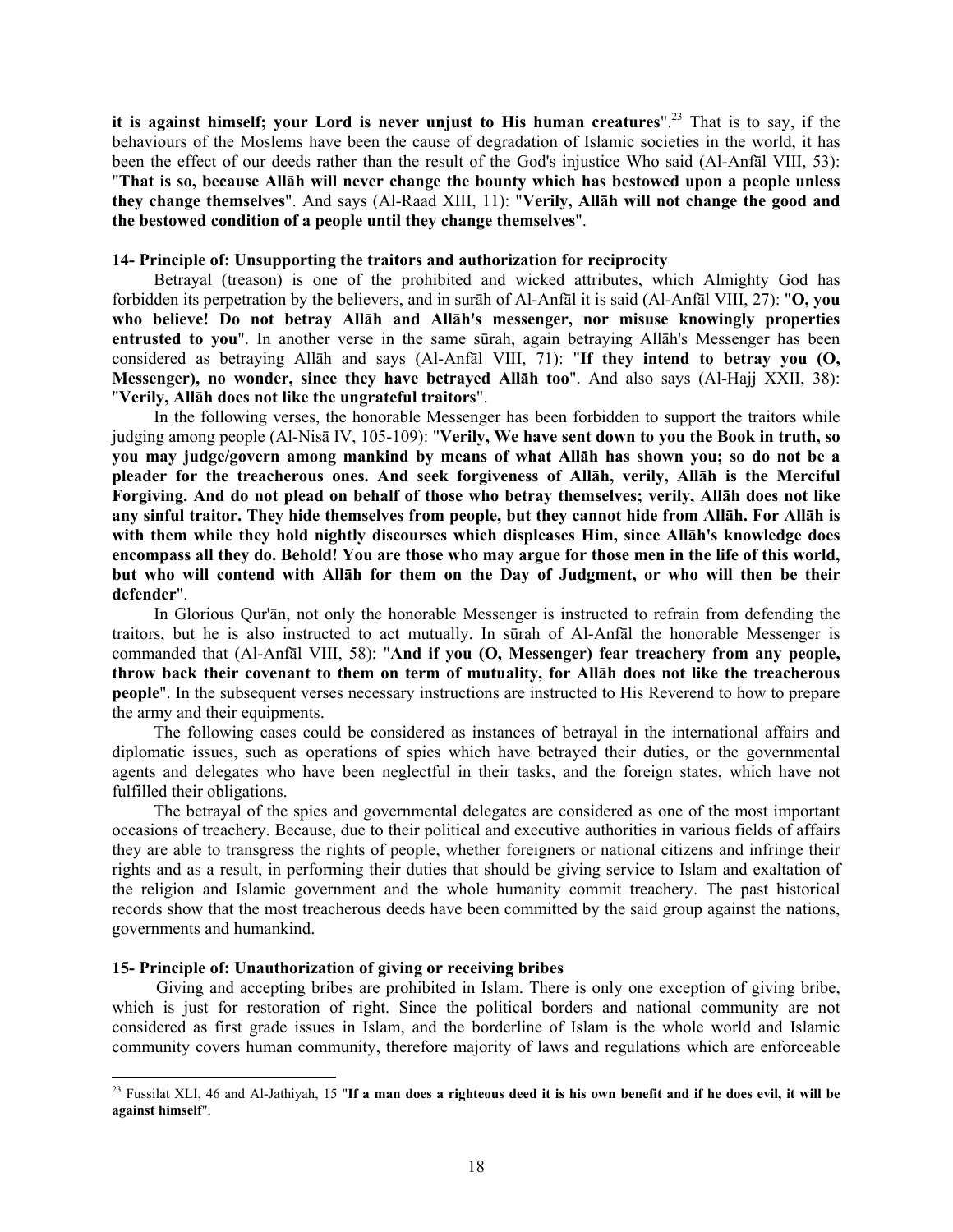in small society and concerns individuals could be extended to the international society and beyond the state.

In Glorious Our'an and on blaming the illicit gains<sup>24</sup> and bribery it is said (Al-Māidah V,  $62-63$ ): "**And you see many of them hurrying in committing sin and transgression and consuming forbidden things. Evil indeed is what they do! Why do not the learned priests and rabbis forbid them from uttering sinful words and eating forbidden things? Evil indeed is what they do!**". So that from the Islamic international law standpoint, giving any kind of money to the international organization or other states or their agents and/or representatives for concealment or perversion of the truth in favour of own or other countries are forbidden.

## **16- Principle of: Prohibition of usurpation and unlawful ownership of other nations' and states' properties**

One of the cases which is usually observed among various states is that, under some pretexts, they take it for granted to take possession of, confiscate or lien on the properties, estates banking accounts and tangible or intangible assets/properties of other states and their dependents, and/or take them as a pledge. These kinds of actions are neither acceptable in domestic Islamic law nor in international Islamic law, unless under certain conditions of real war – and not cold war - which is for preventing others to support the hostile parties. In other cases, no permission has been given to perpetrate such transgressions.

On the prohibition of unjust devour (consuming) of other's properties, it is expressly prescribed in Glorious Qur'ān that (Al-Baqarah II, 188): "**Do not devour (consume) (Akl) one another's property unjustly nor use it as bribe to the judges that you may consume a part of the property of others wrongfully while you know**". The literal meaning of Arabic word "**Akl**" which is used in the said verse is "to eat" and "to swallow the morsel", but it does not have the said meaning in the verse. Its real meaning is "to take possession".<sup>25</sup> This kind of possession does not imply just real possession of properties, but it also includes constructive and legal possession, namely acquisition and appropriation<sup>26</sup>. It is said (Al-Nisā IV, 29): "**O you who believe! Do not devour each other's properties in vanity and illegal way; except by trading on mutual consent. And do not kill yourself; Allah is highly Merciful towards you**".

Usurpation is also similar to forcible possession of other's property, belongings or rights. On the basis of Islamic instructions the usurper should give back (restitution) the property to its owner and if the usurped property be destroyed the usurper will be responsible to give something identical or its price to the owner. The rule of unauthorization of usurpation could be inferred from the following verse<sup>27</sup> (Al-Baqarah II, 194):. "**The Sacred Month for the Sacred Month, and for the prohibited things there is a law of retaliation: Then whoever commits aggression against you, react you likewise against him (retaliate in the same manner), and fear from the disobedience of Allāh's commands, and know that Allāh is accompanying the pious**". There are other verses which contain the ruling for usurpation, and it is said (Al-Shurā XLII, 40)**:** "**And a recompense for any harm (ill-deed) is an equal harm, but if one forgives and makes reconciliation, his reward will be with Allāh, since Allāh does not like the oppressors**". In the latter verse the first action is usurpation, that is to say the first ill-deed is usurpation and the second harm doing is its recompensation.

The said principle prohibits devouring (consuming) properties, rights and tangible and intangible assets of other nations or states, unless for some exceptions we have already mentioned them.

## **17- Principle of: Prohibition of the acts of terrorism**

 $\overline{a}$ 

Glorious Qur'ān after giving an explanation about the story of Abel who was murdered by Cain,

<sup>&</sup>lt;sup>24</sup> The Arabic word "Soht" which is translated to illicit gain is another meaning of bribery. See: "Mo'jam Mofradat Alfaz Al-Puran, Ragheb Isfahāni, Dar-ol-Fekr Publication.<br><sup>25</sup> Kanz-ol-Irfān exegesis, vol, 2, p.33 and Zobdat-ol-Bayān, p.427. Maktab-al-Mortazawiyah.<br><sup>26</sup> Gorji, Abolqasim, (2001), Ayat-ol-Ahkām (civil and criminal) Mizān Publica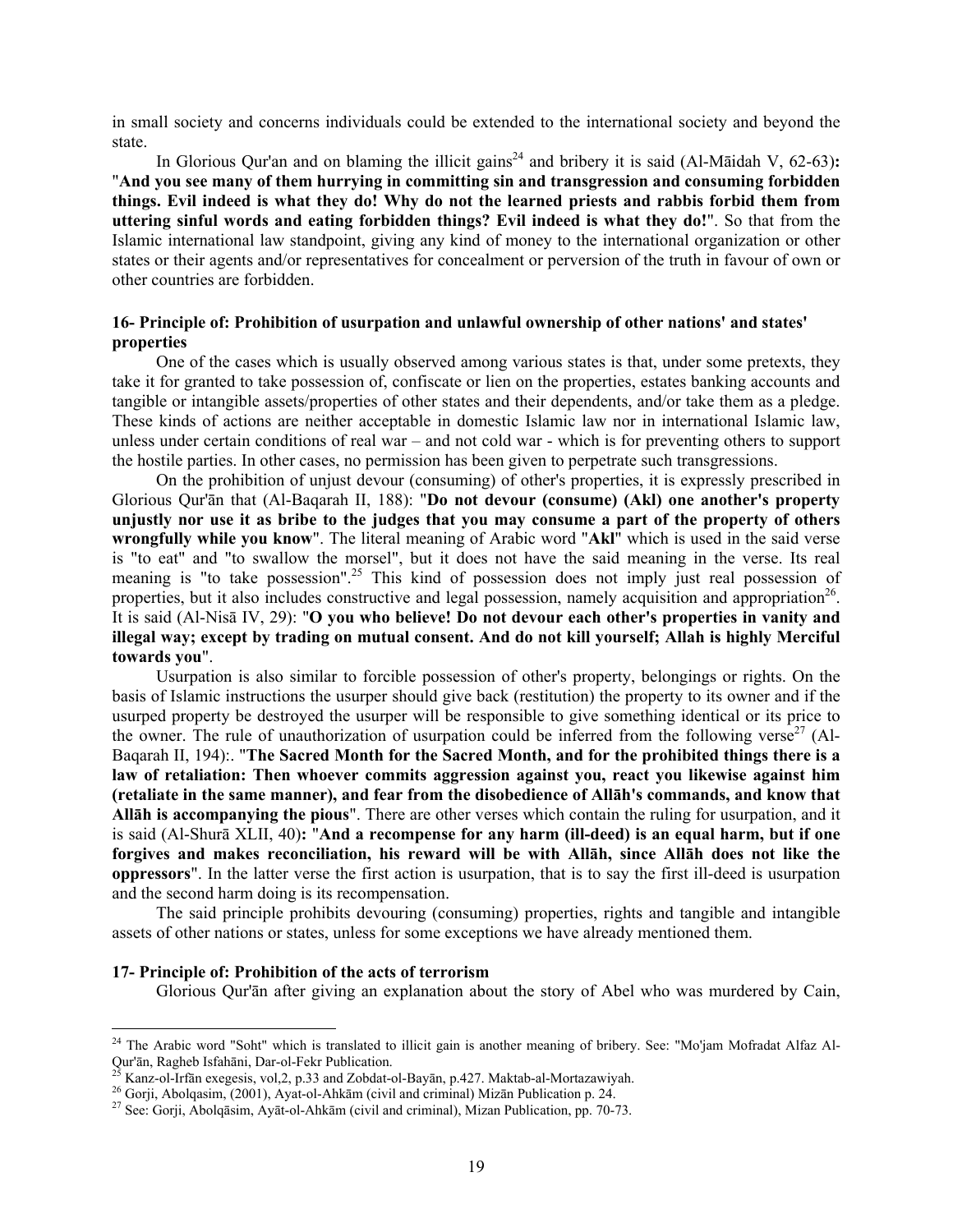which both of them were children of Adam, declares a general rule and says (Al-Mā'idah V, 32): "**If anyone killed a person, unless it be for retaliation of murder or because of making mischief in the land, it would be regarded as if he has killed the mankind as a whole; and he who saves a man's life shall be considered as one who has saved the life of the mankind as a whole**". The Cain's action in killing his brother was clandestinely and was perpetrated as an act of terrorism without having permission for retaliation or authorization for confronting a corruption. In sūrah of Al-Isrā it is said (Al-Isrā XVII, 33): "**And do not kill anyone whom Allāh has forbidden, except for a just cause, and whoever is killed unjustly We have given to his heir authority (and right of retaliation), so that (he) not exceed the limit in killing**".

The said verses are indicating the crime of murder and acts of terrorism. When the criminal intends to kill somebody and the killing is done, the crime committed is called murder (intentionally killing). The punishment for perpetration of murder is prescribed in the following verse which says (Al-Nisā IV, 93): "**And whoever kills a believer intentionally, his recompense is the hell fire, therein dwelling forever, and Allāh shall wrath and curse on him, and prepare a grave chastisement for him**".

As it was mentioned in concerned section, the legal institution of retaliation is prescribed in Islam; therefore the murderer could be killed justly. This kind of killing is not even harmful for the survival of the society; on the contrary it will be beneficial. But the rules of retaliation shall be applicable only when a person intentionally kills another person which its punishment is retaliation. It does not apply to a person who, without the said justification and only based on his own judgment commits murder or kills another person by acts of terrorism. For example there are some groups of people who just through their own judgment and imagination and by their own thinking and investigation recognize and presume somebody to be a cruel and an unjust person and consequently kill him through acts of terrorism. There is no authorization for such activities, whether the said groups be Islamic groups or non-Islamic groups, to have a religion or being atheists in any case they have no right to commit acts of terrorism. There are certain conditions while enforcing the rules of retaliation, that is to say, the bloodwits have the right of retaliation. Moreover the bloodwits are to be encouraged to forgive the murderer prior to retaliation.

On the other hand, let us assume that a high ranking official has been unjust and has committed several crimes. First of all the question is: Who is the authority to judge his probable crimes and make final decision that he must be killed? Second: Did he have the opportunity to defend himself? Third: Are we authorized to kill the companions of a certain person who is to be killed because of retaliation (for example by explosion)? Forth: While we decide to harm a person or his country, are we allowed to kill his fellow citizens and/or attack the civilians? There are so many questions similar to the said questions which their answers are all negative. Almighty God has only permitted that the murderer to be killed just by observing the rules of retaliation which requires certain conditions and says (Al-Anām VI 151): "**And do not kill the soul which Allāh has forbidden, save in the course of justice**". On the other hand the word "**brother**" is used while indicating the said murderer and says (Al-Baqarah II, 178): "**O, you who believe! The law of retaliation in punishment is prescribed for you in cases of murder: The freeman for the freeman, the slave for the slave and the female for the female. But if any remission is made to any one by his (aggrieved) brother, then prosecution should be made according to usage, and payment should be made to him in a good manner. This is an alleviation from your Lord and a mercy; so whoever exceeds the limit after this, he shall have a painful chastisement**".

#### **18- Principle of: Respecting and generosity towards the guest**

Making a careful study of different historical and juridical aspects of former nations reveals that, amongst societies, respecting the guest has always been different with regard to their social knowledge and awareness and general perception (of the world), during the history. Whenever the various aspects of unity have been increased in the viewpoints and perceptions of the members of the society and/or the governments, consequently paying attention to the rights of foreigners have been increased. Referring to historical documents would give us some information about the situations of the foreigners in the ancient countries. Among those nations which their political systems were based on religion, the foreigners' conditions were more severe than those countries which their principles of politics have been based on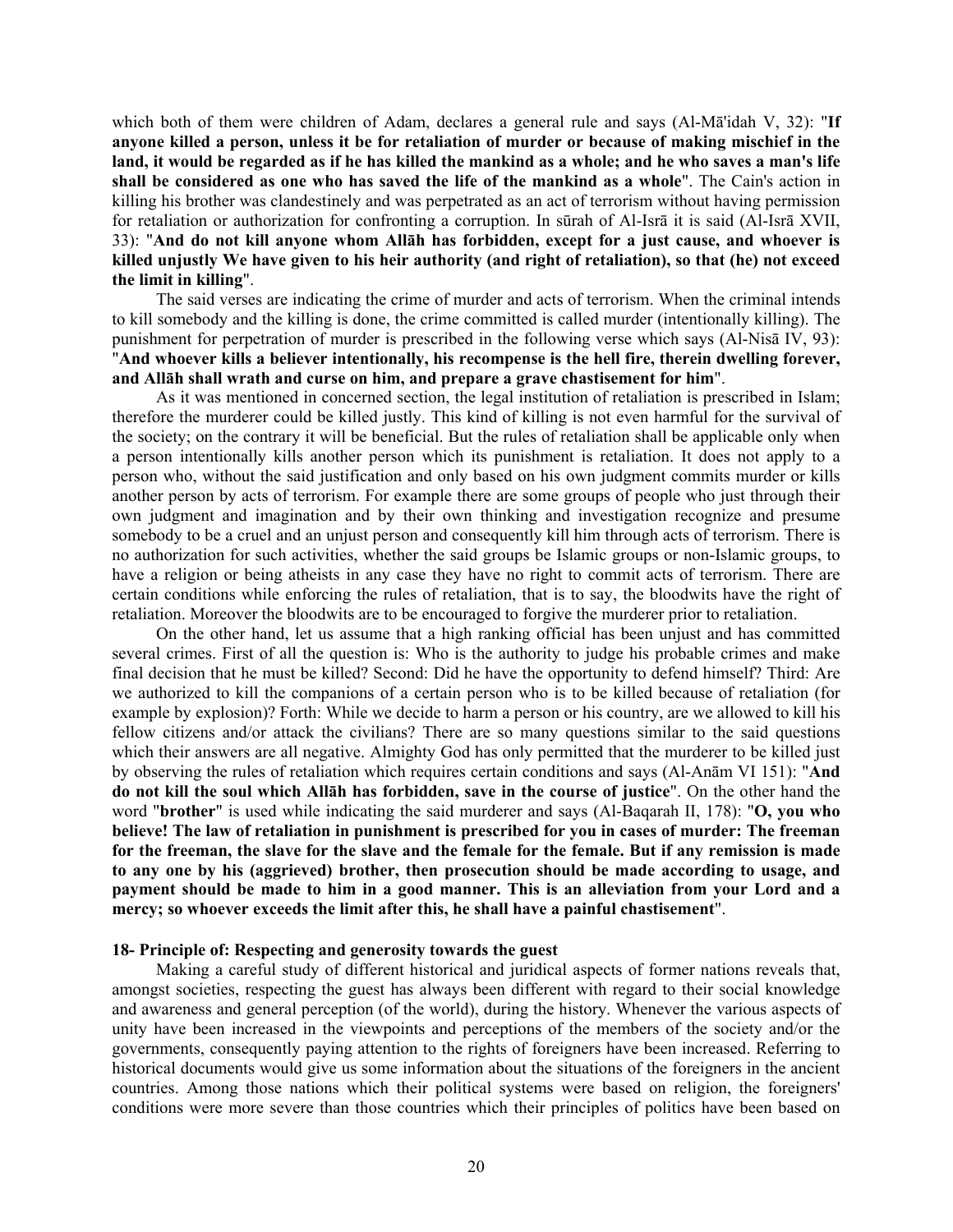economic affairs and trading. The general principle in those societies which followed the fanaticism of religion was that the foreigners were unclean and unbeliever, so that were deprived from the given rights of the local individuals. In India the law of Manou was making a general distinction among Brahmane and Soutra. Because the Brahmane were victorious and authoritative while the Soutra were captive and subjugated, and they could not have family and/or legal relations with the Brahmane class. There was another lower class than the Soutra class with the name of Paria which their members had no right even being as the slaves of the Brahmane.

In Egypt, during the period of ruling Pharaoh - namely the government of so-called-clergymen of Noah's religion - while the leaders of the religion and the pharaohs were in power, the foreigners were hated and ill-treated. The Egypt's religious leaders were of the opinions that the rules of divine wrath must be enforced against foreigners, namely those unclean and unbeliever creatures. The Jews nation who thought they were the preferred and chosen nation by God, were not allowed to associate with the foreigners. The bloody massacre of foreigners in Palestine committed by so-called Jewish in past centuries to prevent contacting with them has been recorded in the history. Of course there are several rules of being compassionate towards the foreigners within the rules brought by Moses (A); and even there has been no difference among the Jews and foreigners with regard to the laws of punishment, and the gates of holy places had never been being closed to let foreigners for taking sanctuary. Nevertheless the superiority of the Bani-Isreal and inferiority of foreigners were a political issue which the so-calledclergymen of Jews have always been emphasizing it.

The Iranian governments whether during the period of the Achaemenian or Sassanid were all mostly hegemonic governments but they also were encouraging trade. In Bābakān Artaxerxes' rites and regulations which was considered as Iran's constitution in the period of Sassanid dynasty, it was expressly prescribed that: "If the foreigners see our hospitality and justice, they will convey our benevolence and justice to other people, therefore other nations shall come to our country with their goods, and merchandise and consequently our country would become prosperous and developed. In the inscriptions and historical documents there could also be observed that the Achaemenian and especially Cyrus the great - who is called Zolqarnain and his story has been explained in the sūrah of Al-Kahf<sup>28</sup> and several evidences have been introduced to prove his messengership - have greatly taken the honorability of human beings into consideration. After the Advent of Jesus Christ (A) the former so-called-clergymen in Rome, used to use the Christians foreigners as food of savage animals, and in Iran those who showed to observe the foreigner's customs were not free of persecution as well. After the advent of Islam, the Muslims were under severe torture and hardship in Christian countries, especially in Spain; and in Muslim countries the non-Muslims were subject to more severe laws, such as the rules of taking usury from non-Muslim which was lawful (allowed) and taking usury from Muslims were forbidden and non-Muslims were also obliged to pay poll-tax.<sup>29</sup>

The law jurists have introduced different theories on the cases of foreign nationals. Aubry and Rau, are of the opinion that in all countries, the foreign nationals should enjoy all the rights usually the civilized nations enumerate them as the natural rights of humankind or the laws of the said nations practically have accepted them; and on the contrary, those rights which are especially prescribed for one or several nations and their extension to the foreign nationals are not considered as prima facie, or those rights which their establishments are of innovation for a special nation, should not be recognized for foreign nationals. The said theory has been criticized on this very point that the natural laws are not easily distinguished from, those laws which are not known as natural laws. According to Demangeat and Valette, foreign nationals have the same civil rights which the citizens of state are eligible to have them, and also should enjoy those rights which by virtue of the express texts of law are not deprived from them, because divestment of the rights from foreign national is against justice and equity, especially when there

<sup>&</sup>lt;sup>28</sup> His Excellency Hajj Sultan Hussein Tabandeh Gonābadi. The Glorious Qur'ān and three mysterious mystical stories", 3<sup>rd</sup> edition, 1986, Tehran, Haqiqat Publication.

<sup>29</sup> See: Āmeri, Jawād, (1984), pp. 77- 80.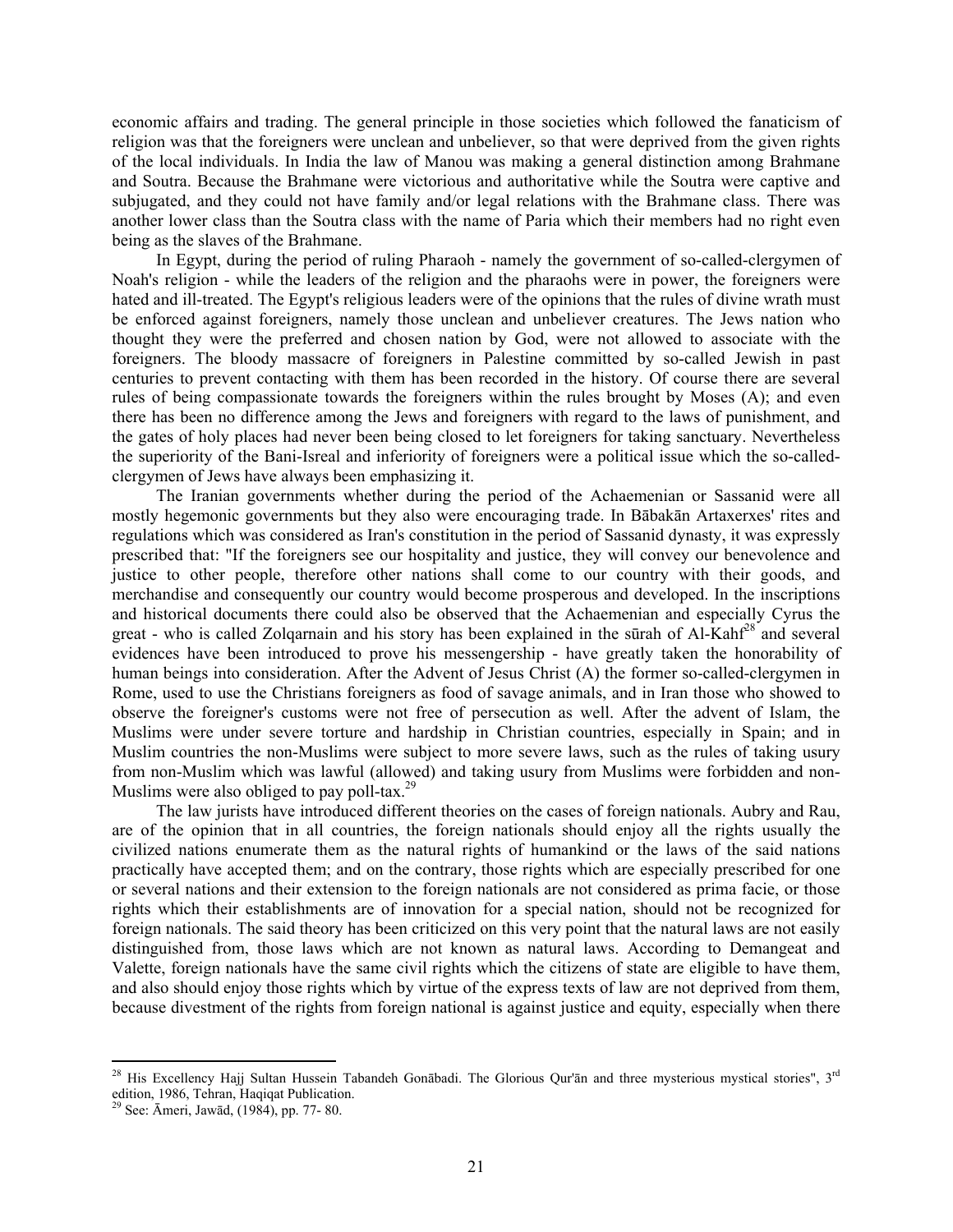is no expressly prescribed law for such a deprivation<sup>30</sup>.

On the basis of the principle of respecting the guests, whosoever enters the Islam's country, not only enjoy most of the individual rights as well as his own acquired rights but he also enjoys special rights which are specifically known for the guests. On the basis of the said principle a guest who enters the Islam's country would be honoured and consequently the Islam's government is responsible to secure some of his necessities. For example on the basis of many Quran's verses, the wayfarers are entitled to receive different kinds of alms. The wayfarers are those foreigner and people from other cities and towns who enter the Islam's country or travel from one city to another city but cannot afford the charges of their journey. In sūrah of Al-Baqarah, verse No. 177 defines the righteousness with several qualities which includes the actions such as giving one's wealth to the wayfarers<sup>31</sup>. In another verse it is said (Al-Baqarah II, 215): "**They ask you (O, Messenger) concerning what shall we spend (in the way of Allah). Say:**  "**It is good whatever of wealth and properties you spend for parents and relatives or orphans and the poor who beg and the wayfarers. And whatever you do of good deeds, verily, Allah is the knower of it**". In sūrah of Al-Taubah, verse No. 60 the alms have been allocated to eight groups of persons whom one of them are wayfarers<sup>32</sup>. It is the same in sūrah of Al-Anfāl verse No. 41 which one of the cases for spending the one-fifth (Khoms) of gains - which is also defined as revenues - is to give them to the wayfarers<sup>33</sup>. The said wayfarers are not restricted to the Muslims<sup>34</sup>. Having left no money and being exhausted during a journey is one of the special characteristics of the travelers. Whenever a traveler needs other services, he should enjoy the said services, according to his status, just the same as other individuals of the society. In this case the Glorious Qur'an says: "**Give to the relatives their due rights and also**  spend in needy and the wayfarer; but do not spend your wealth wastefully".<sup>35</sup> And the criterion for the said issue is described in sūrah of Al-Hashr which depends on the Honorable Messenger (S) decision and says: "So take what your Messenger gives you, and whatever he forbids you, abstain from it".<sup>36</sup>

When His Reverend Joseph (A) prepared the camel loads of his brothers then he told his brother (Yūsuf XII, 59): "**I am the best host**". So that, when the Islam's government is under guardianship of prophet, divine guardian and divine executor as it is mentioned in the said verse, has duty to act like the best host towards the entrants. It is certain that the said characteristic of Joseph (A) should be existed with the higher degree in the subsequent prophets and divine guardians.

The aforementioned remarks are applied to those entrants who enter the territories of Islam's government as guest. If they intend to acquire citizenship and/or seek asylum, then it is obligatory for Islam's government to grant them citizenship and/or giving refuge to them - if we say that all human beings are in one way or another the citizens of Islam's government and are under the protection of Islam's government we would not be away from the tasks of Islam's government. Since a person who

<sup>&</sup>lt;sup>30</sup> See: Āmeri, Jawād, (1984), pp. 89-93.

<sup>&</sup>lt;sup>31</sup> Al-Baqarah II, 177: "It is not (the only symbol of) righteousness that you turn your faces towards the east or to the west **(in prayer), but true righteousness is to believe in Allāh, and the Day of judgment, and the angel and the book and the Messengers and also to spend one's wealth (in the way of Allāh) despite of love for it, to the kinsmen, to the orphans, and to the needy, and to the wayfarers, and to the poor who beg, and to ransom the slaves, and to perform prayers, to pay alms; and those who fulfill their promises when they make and those who are patient in extreme poverty and ailment and at the time of war, such are the people who are truthful and they are indeed the pious**". 32 Al-Taubah IX, 60: "**Verily, alms are only for the poor and the needy and the workers and those whose hearts should be** 

**attracted (to Islam) and the ransoming of the slaves and for those in debt and in the way of Allāh and for the wayfarers; it**  is a duty decreed by Allah and Allah is the Knowing Decreer".<br><sup>33</sup>Al-Anfāl, VIII, 41: "And know that whatever of things that may gain. One fifth of it is assigned to Allāh's way and to the

**Messenger and to the relatives and to the orphans, and the poor who beg and the wayfarer**". 34 Motashabeh-ol-Qur'an, 2, 174.

<sup>35</sup> Al-Isrā XVII, 26: "**Give what is due to your relatives, and also to the needy and the wayfarers, but do not spend your wealth wastefully**"**.** The same subject is also mentioned in sūrah of Al-Rūm, 38: "**Give what is due to your relatives, and also** 

 $36$  Al-Hashr LIX, 7. "What Allah has put at the disposal of His Messenger, taken from the people of the townships, belongs **to Allāh, to His Messenger and relatives and orphans and to the poor and to the wayfarers; since these booties should not fall in the hands of the wealthy men among you; so take what messenger gives you, and whatever forbids you abstain from it**"**.**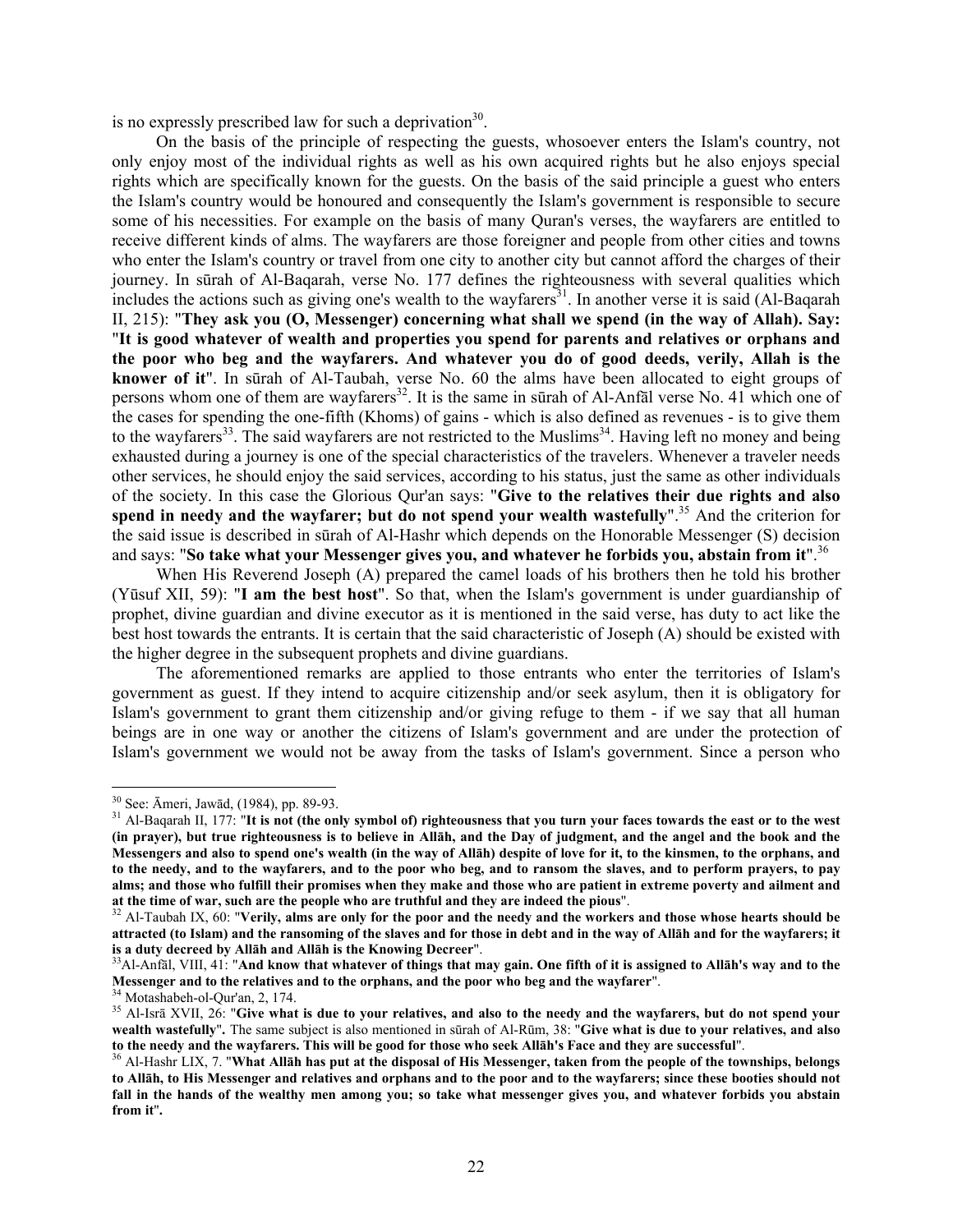utters the words of: "**There is no God but Allāh**" he will enjoy the immunity to his life, property, honour, and reputation under the shelter of this "**goodly saying**" and nobody shall have the right to transgress the said person's rights. And if we say again that all mankind are under the shelter of this **goodly saying** our words would not be futile. Certainly this section needs detailed discussions which could be found in other articles<sup>37</sup>

Seeking refuge even by idolaters, in Islam's government is also obligatory to be accepted by Islam's government. It is said (Al-Taubah IX, 6): "**If any one of the idolaters seek refuge in you (O, Messenger) grant him, so that he may hear the word of Allah and then escort him to where he can be secured, that is because they are a people who lack knowledge**". This verse, not only binds the Honorable Messenger to grant asylum, but it has also taken the religion of the applicant into consideration as unimportant and has made His Reverend to take the applicant to a secure place.

The acquired nationality which is originated from seeking asylum and/or application for immigration are both the basis of granting citizenship rights of Muslims to the applicant person. The said person principally should not enjoy any of the social rights less than other Muslims in the society. The exception to the said rule is rare and in the case of governance of prophet, divine guardian or divine executor would not happen easily. This issue concerns the political asylum and precautions taken because of hostilities and secret enmities which are taking place under the cover of asylum or seeking nationality and there is no impediment in granting the civil (private) rights. Moreover, on the basis of the "rule of international respect to acquired rights<sup>"38</sup> the acquired rights of refugees or applicants of immigration should be accepted and respected.

#### **19- Principle of: Prohibition of banishment and revoking the nationality**

By virtue of the following two verses, it may be argued, as a general rule that Islam's government is not authorized to banish the people, whether in national or international domains (except in certain cases). Therefore it will not be authorized to revoke the nationality of the individuals as well. In Glorious Qur'ān it is said (Al-Baqarah II, 84-85): "**And remember when we took your covenant (stating):**"**Shed no blood of your people, nor expel one another from your homeland**"**. And this you solemnly ratified, and to this you bore witness. (But) after that it is you who kill one another and expel a party of your people from their homes; and assist each other in sin and transgression against them, and if they are brought to you as captives you free them by taking ransom, although their expulsion was forbidden to you. Do you believe in part of the scripture and disbelieve in the other part? So what shall be the recompense of those among you who behave like this, except disgrace in this life and in the Hereafter? They shall be consigned to the most grievous chastisement, for Allāh is not heedless of what you do**".

The exception of the said rule rebellion against God and His messenger or those persons who do mischief in the earth, which says (Al-Mā'idah V, 33-34): "**The punishment of those who raise war against Allah and His messenger and do mischief in the land is only that they shall be killed or crucified or their hands and their feet be cut off from the opposite sides or be banished from the land. This is their disgrace in this world and a grave torment for them will be in the Hereafter. Except those who repent before you gain power over them; you should know that Allāh is the Merciful Forgiving**". Interpretation of the said verses was mentioned in the section of confrontation with the rebellion.

#### **20- Principle of: Freedom of movement and cancellation of visa formalities**

 $\overline{a}$ 

The command of Allāh is traveling on the land who says (Al-An'ām VI, 11,137 and Al-Nahl, 36):

 $37$  See: Bidabad Bijan and Harsini Abdol-Reza (2003), Non-usury Bank Corporation and contemporary usury and non-usury banking operations. Proceeding of the 3<sup>rd</sup> Biennial Islamic Economics Conference (Islamic economic theory and Iranian economy), pp. 193-224, Economic Research Institute, Tarbiat Modares University, Tehran, Iran, 24-25 December 2003. http://www.bidabad.com/doc/sherkat6.htm

<sup>&</sup>lt;sup>38</sup> Concerning "the acquired rights" see: Ameri, Jawād, private international law, Agāh Publication Institute, 1983, Tehran.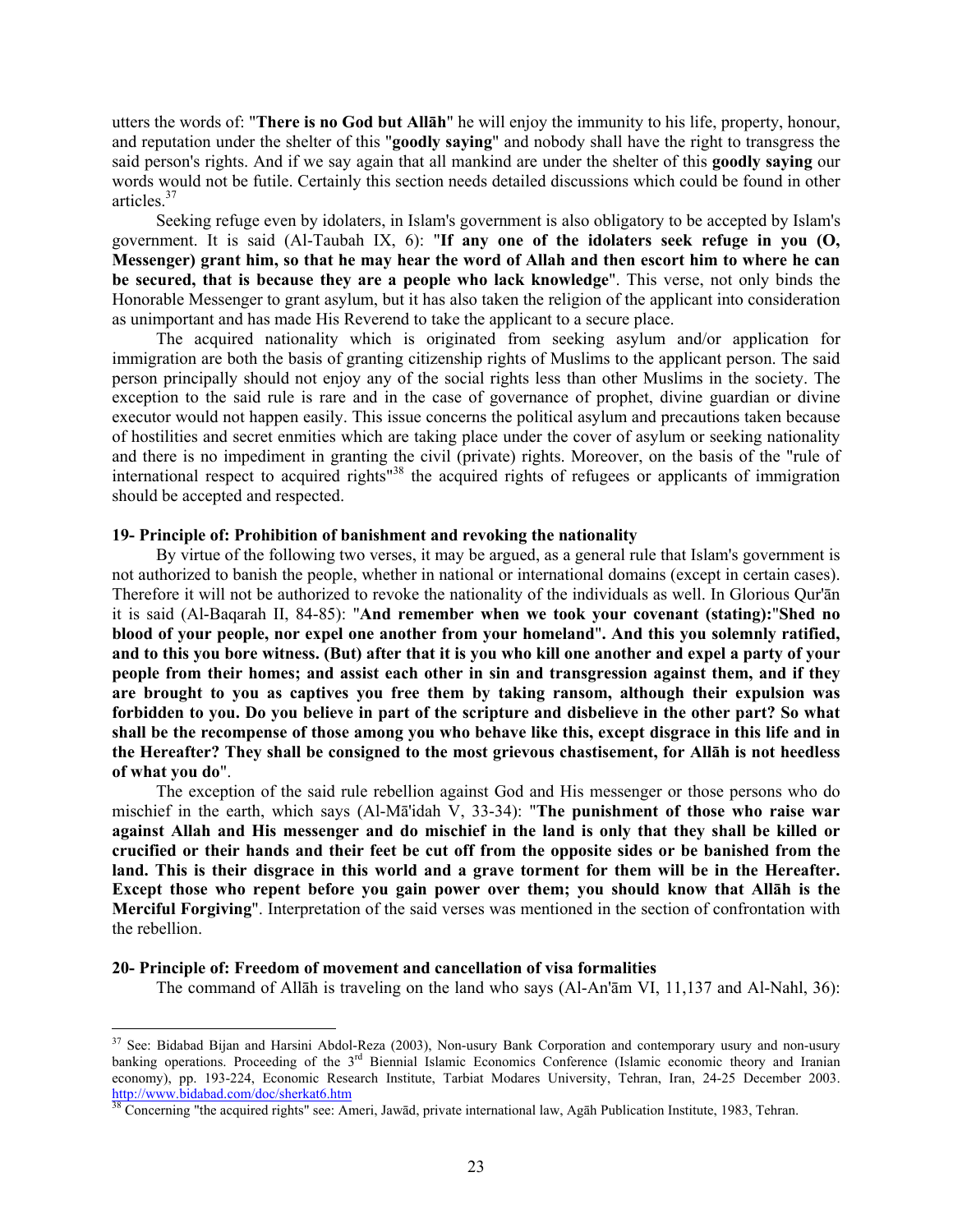"**Say (O, Messenger)! Travel on the land and see what was the end of those who belied the divine signs**". In sūrah of Al-Naml (Al-Naml XXVII, 69) the said action is ordained for seeing the end of the criminals. In sūrah of Al-Ankabūt the traveling on the land is ordained for observing the beginning of the creation and the end of the last creation, which says: "**Say (O, Messenger)!**"**Travel through the land and observe how He creates the first creation, then Allāh creates the latter creation**" 39. The said subject has been revealed in sūrah of Al-Rūm (Al-Rūm XX, 42) for taking a lesson from the destiny of idolaters who lived before. In sūrah of Yūsuf (Yūsuf XII, 109) the said issue is propounded as a question for studying the destiny of the past generations. In sūrah of Al-Hajj it is said (Al-Hajj XXII, 49): "**Have they not traveled on the land, so that they would have the hearts with which to understand, or ears with which to hear? For surely it is not the eyes that are blind, but blind are the hearts which are in the breasts**". In sūrah of Sabā it is said (Sabā XXXIV, 18)**:** "**And between them and the cities which We blessed We set small towns and related to one another. Travel therein securely by night and day**".

As it is understood from the said verses, going on journey and traveling on the land is of divine decrees and the said command should not be prevented by such obstacles like visa formalities and so on. The Islam's government should provide the necessary conditions for carrying out Allāh's command. Moreover it must remove the requirements of acquiring visas for foreign travelers and also ask other states to cancel the formalities of issuing visa. The term "**land**" in the said verses refers to all countries of the world and it is addressed to all people who live in this planet and has not been particularized to the Muslims and/or the believers.

Regretfully the daily political problems of the world's states such as constant fear of terrorism and/or apprehension of espionage and security problems provided some excuses for strengthening the intelligent and security organizations in the states. As a matter of fact the said problems are the main cause of establishment of the said groups in the society and the latters for protecting and strengthening their own social, administrative, and organizational positions are always increasing the fear originated from insecurity and even they perform some operations which lead to insecurity of the society, consequently the necessity of establishment of military, police, intelligence and security forces being reasonable. One of the repercussions of the said problem in international relations concerns the entrance to and exit form a country. It is the intelligence-security control and inspection on this issue which makes the phenomenon of visa to be seemed very important in relations among the states. It is obvious that in the present world, establishing communication need not people's movement. The communication means are so extensive that every person in every place in the world village is able to exchange the information, and there is no need for movement personally. Therefore, restrictions with regard to the movement of people seem to be disturbing rather than being realistic.

Immigration is also one of the subjects which the states argue that visa is necessary to be issued for. This subject needs a detailed discussion, but it will be mentioned in relevant place that immigration and emigration both are of the rights of the citizen, and the foreigners and/or citizens could not be deprived from the said rights unless in very rare occasions.

## **21- Principle of: Freedom of migration and domicile for all human beings in the world**

The earth belongs to the Creator of human beings and is the homeland of all humankind. Every person has the right to reside in any country who wishes or immigrate to and/or emigrate from it as well. Migration has been permitted by Almighty God to His bondsmen, and says (Al-Nisā IV, 97)**:** "**Was not the land of Allah vast enough for you to migrate therein**? The Honorable Messenger also says: "All places are the Towns of Allāh so that wherever pleases you, reside there in"40. On the said subject it is said that: <sup>41</sup> "During the period of formal (outward) caliphate of the Leader of the Believers, Ali (A) some

<sup>39</sup> Al-Ankabūt XXIX, 20 "**Say: Travel through the land and observe the creation of the creatures of all sorts; and think**  about the issue that how Allah has started creation and thus he will create the last creature".<br>  $^{40}$  Nahj-ol-Fasahah.<br>  $^{41}$  His Excellency Hajj Sultan Hossain Tabandeh, Religious standpoints on Universal Declaration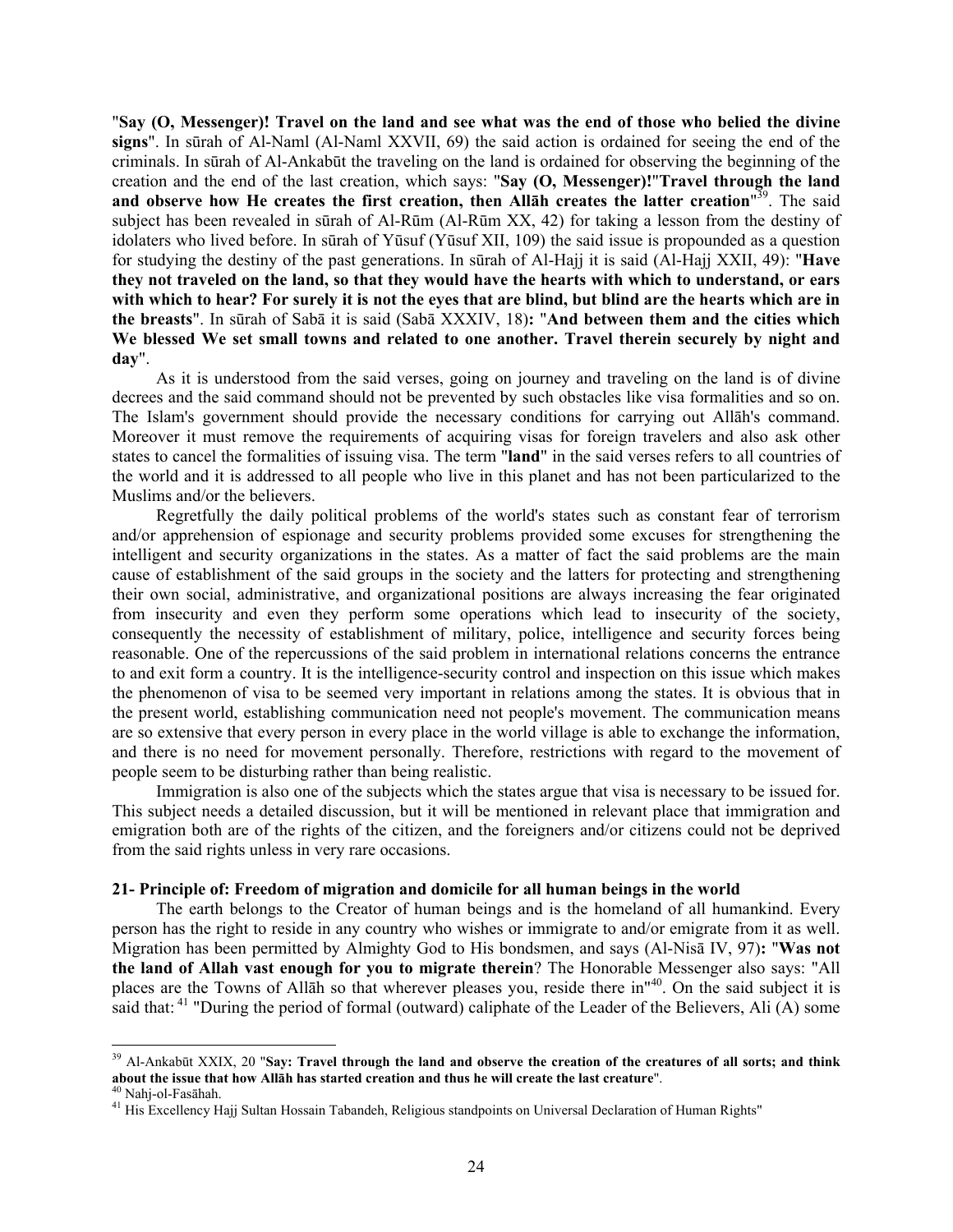of his followers migrated to Syria (Shām) and joined Mo'āwiah. His Excellency was requested to prevent their emigration, because of possibility of occurring disturbances. But His Excellency did not accept the proposal and said: "They are free. Sahl-ibn-Honayf who was appointed by Imam Ali (A) as governor of Medinā wrote to His Excellency that the followers of Mo'āwiah were making the people to break their oath of allegiance with him and encouraged them to emigrate to Syria (Shām) and asked permission to prevent their emigration, but he said: Let them be free. And the governor of Imam Ali (A) in Basra wrote a letter nearly with the following wording that: Several well-known persons and heads of tribes are intending to emigrate to Syria (Shām); do I have to give them permission to leave or should I prevent them from doing so? His Excellency responded: Let them go and do not be sorry that their numbers are decreasing, because they are mammonist (avaricious) and are looking for the vain desire of this world. They are well aware that when we are enforcing the rules of justice, they are as equal as other peoples."

At present international system, entrance and immigration to the states require issuance of visa and residence permit whether permanent or temporary, whereas it is not acceptable by Islamic government. Whosoever applies for immigration to Islam's country, the Islam's government is bound to give him entrance and residence permit, and since the applicant while entering the country is considered as guest, therefore the rules of "respecting the guests" will be applicable to him and most of his lawful necessities should be provided. If the immigrants be the followers of other religions, then they will be free to observe their own rites and religious laws. They are even free to resort to their own courts of justice (for their lawsuits). As to the Islamic jurisprudence a tributary (non-Muslims) is authorized to lodge complaint against a person in the highest position of the Islamic government, in front of Muslim's judge $42$ . It should be noted that residence of the tributary while residing within the territory of Islam are required to pay poll-tax. The tributary shall be under protection of Islam's government provided that they make covenant that they would not fight against Muslims and would accept the Islamic criminal law about themselves and pay poll-tax. The disabled persons, the insane, children and women are excused of paying the polltax. The amount of poll-tax is based on per capita and determined by the Islam's government. That is to say a male person who is of age and healthy should pay each year an amount of money as poll-tax by his own hands. It is said (Al-Taubah IX, 29): "**Until they pay tributary tax with their own hands**". And this is to show their observance of the covenant which they have made. Anyhow the tributary are excused to pay other kinds of taxes which the Muslims are bound to pay, and they are also excused from military service and fight. The tributary just by uttering the following words namely "I testify that there is no God besides Allāh" shall be excused from payment of poll-tax. Anyhow whosoever likes to reside in the territory of Islam will be free and shall enjoy all social and security rights of the Muslims. In the book of religious standpoints on Universal Declaration of Human Rights" it is written: "Article 15 also refers to freedom of choosing one's nationality. As it was already mentioned, after the occasion of "Arbitration" and advent of group of Khawarij and their exiting disturbances in the city of Kūfa, Imam Ali (A) was told to prevent their actions or make them leave Kūfa. His Excellency said: They are free, and as long as their opposition is a private one and against my person, they are free in their actions unless their deeds and actions be against the public interest (expediency) and against the security. That is why when they (Khawarij) gathered outside of the city and started their rebellion and murdering and plundering activities, then Ali  $(A)$  planned to repel them.<sup>43"</sup>

## **22- Principle of: Obligation to concealment of the secrets**

Concealment of the secrets is clearly ordained by Glorious Qur'ān which says (Ale-Imran III, 118): "**O, you who believe! Do not take as intimate friends, those who are outside your religion, since they will not fail to do their best to betray you. They desire affliction for you; hatred has already been appeared from their mouths (through their words), but what breasts conceal is far worse (than what they say by tongue)**". It is said (Al-Nisā IV, 83): "**When there comes to them news regarding safety or fear, they spread it everywhere, but if they had referred it to messenger and to holder of** 

<sup>&</sup>lt;sup>42</sup> Bihār-ol-Anwār, volume 2, p. 595.

<sup>&</sup>lt;sup>43</sup> His Excellency Hajj Sultān Hussein Tābandaeh, "Religious standpoints on Universal Declaration of Human Rights", pp. 59-60.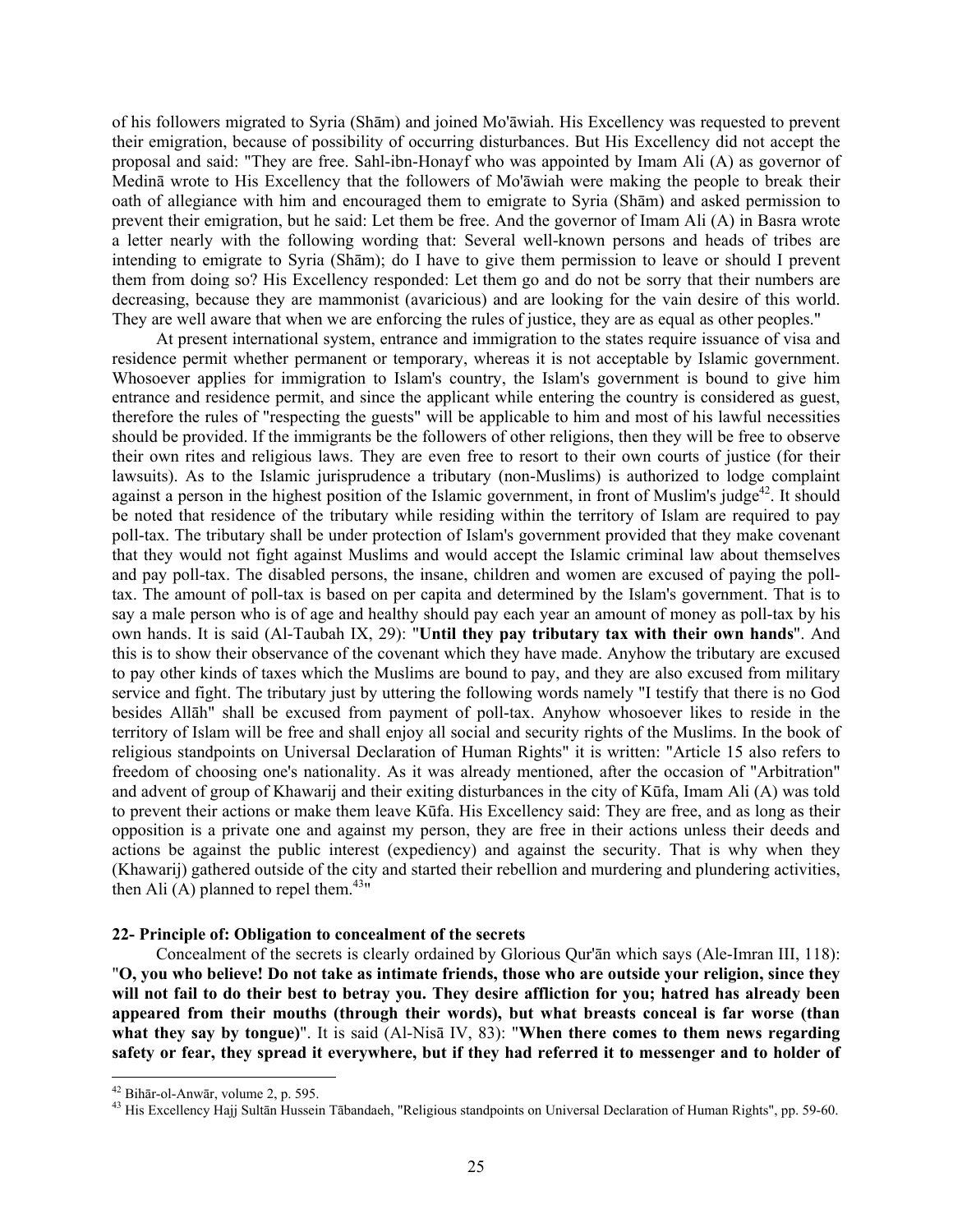#### **authority from among them who could draw the truth in it, they would have known the truth**".

#### **94- Principle of: Prohibition of inquisition into personal and private affairs of people**

Basically, inquisition (espionage) is not admirable in Islam, because the faults and shortcomings of people would be revealed by inquisition; and even if the acquired information is not to be accessible others, however the inquirer himself by interference with privacy of a person would become spiritually suspicious about the said person or similar ones in his heart; so, the foundation of brotherhood within social system and consequently political system of a society would become weak. That is why the Glorious Qur'ān has prohibited the inquisition into the faults of people, and has called the information acquired through inquisition as suspicion rather than certain fact. The reason is that, there might be only half of the reality of an event being revealed to the inquirer; as a result he might make unfounded accusations. For example, the inquirer might find out that two persons have committed adultery, whereas he has not been aware of the first half of the reality of the said event; that is to say this fact that they have been already married. Concerning this issue the Glorious Qur'ān says (Al-Hūjurat, XLIX, 12): "**O, you who believe! Avoid much suspicion, for verily some suspicions are sins; and not make inquisition and do not backbite about one another. Does one of you like to eat the flesh of his dead brother? You would hate it, and be careful of (your duty to) Allāh. Verily, Allāh is the Merciful Repentance Accepter**".

The inquisitive activities, apart from its method of performance are called espionage, whether to be performed by means and equipments of espionage or without them. The inquisitor (spy) should not interfere with the privacy of the people. Interference with the privacy of the people is not only prohibited by walking into, looking at or eavesdropping, but it is also prohibited with every other possible means. In sūrah of Al-Nūr it is said (Al-Nūr, XXIV, 27-29)**:** "**O, you who believe! Do not enter the houses other than yours without asking permission and salute the house holder; this is more appropriate for you, and you should be mindful about this advice. And if you did not find anybody therein (and your request for permission was not responded) do not enter the house until permission is given to you; and if it is said to you:** "**Go back, then go back. This is more appropriate for you; and Allāh is aware of what you do. There is no sin on you if you enter the houses not used for living in, where you have deposited some property of yours; and Allāh has knowledge of what you disclose and**  what you conceal". With regard to the contents of the said verse it may be concluded that interference with the privacy of the people, without asking their permission, and apart form the applied methods, is prohibited. For example, interference with the privacy of the people should not be even performed by using binoculars or microphones or other means of information collecting. Using the said means of information collecting is just the same as entering the house from the back of the houses. In Glorious Qur'ān it is said (Al-Baqarah, II, 189)**:** "**It is not proper and virtue that you should enter your houses through the back, but the righteous is those who enter the houses through the doors**". By taking the contents of the said verses into consideration it may be concluded that interference with the privacy of the people is forbidden and unlawful in Islam.

If a person, in one way or another, was informed about the faults and shortcomings of other persons and desired to spread them, he shall be committing a prohibited action which is forbidden by Glorious Qur'an (Al-Nūr XXIV, 19)**:** "**Those who fancy of spreading rumours against the believers, for them there will be a grave chastisement in this world and in the Hereafter. Allāh knows and you do not know**". One of the meanings of the said verse is that, if a fault has been observed from a believer, nobody has the right to reveal it in any place. It is on the basis of this reasoning that the Compassionate God has called "**a spiteful person**" the man who has transmitted the news and says (Al-Hūjurāt XLIX, 6): "**O, you who believe! If a spiteful person comes to you with certain news, try to verify it before making any decision, lest you may unknowingly harm other people and then become remorseful of what you have done when it becomes obvious**".

All of the said warnings are applicable when the information received to be correct. But if somebody mixes the news with incorrect information or changes it in a way to cause perversion of the reality, then another crime would be added to the previous one which says (Al-Baqarah II, 181): "**So**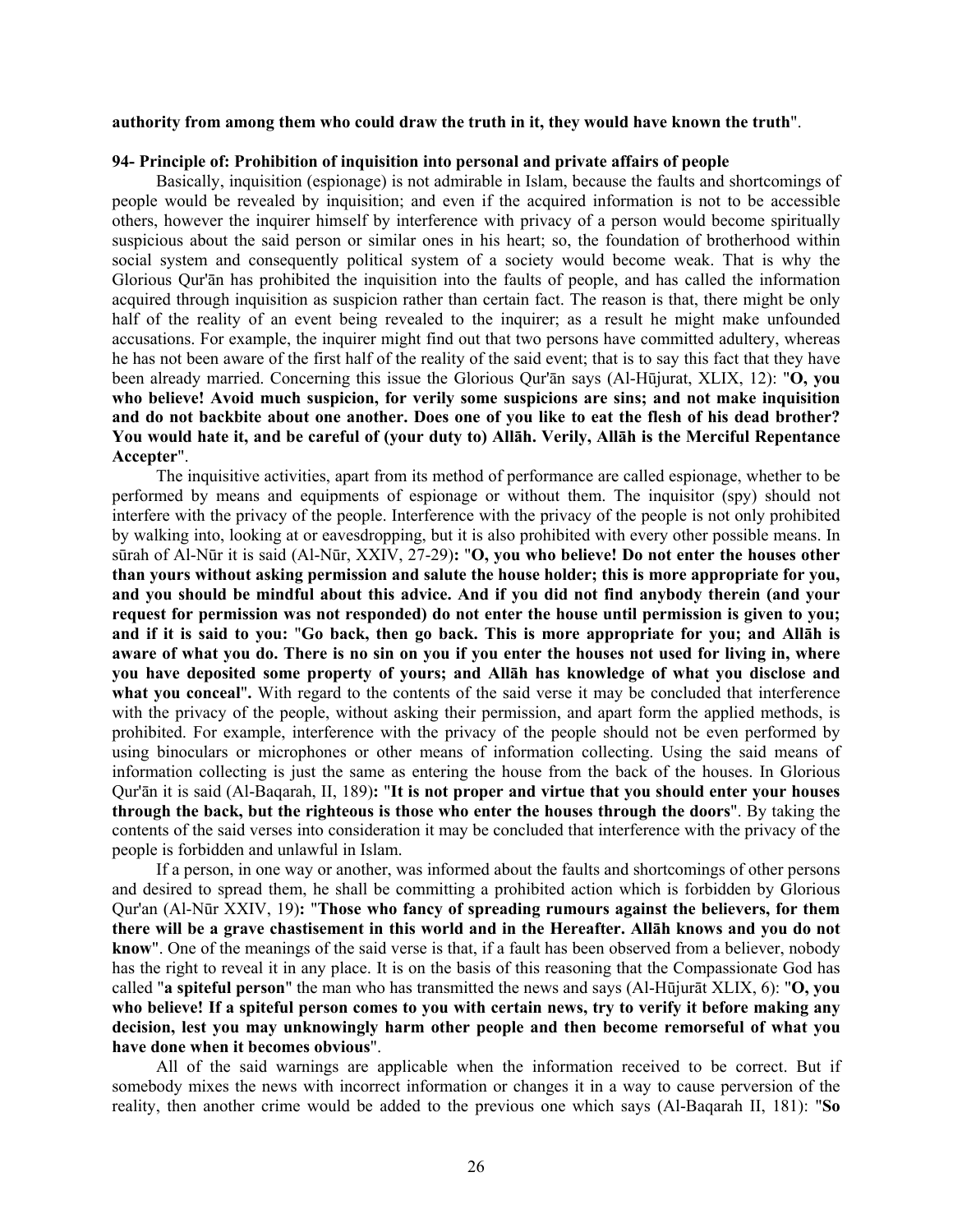**whosoever alters after he has heard something, the guilt shall be on him who made the change. Truly Allāh is the Knower Hearer**". In another place alludes to this group and the said changing which says (Al-Mā'iadah V, 41): "**O, Messenger! Do not let them grieve you, those who haste in disbelief; some are men who say with their mouth: "We believe", whereas their hearts do not believe; and some are the Jews who listen to falsehood, also as spies they listen to other folks who themselves have not come to you, those who change the words from their original places and they say to the people: "If you are given this (decree) then take it; but if you are not given it, beware"! (O, Messenger) whomsoever Allāh intends to inflict, you cannot do anything to save him; those are the ones whom Allāh does not intend to purify their hearts; for them there is a disgrace in this world and a grave torment in the Hereafter**". In a comment on the said verse it has been said<sup>44</sup>: "The intention in altering the words or changing the words for changing the form of the words, namely adding or omitting some words, as it has been narrated about some verses, or changing its meaning or changing the object of the word which Almighty God or His messenger have made for it. The meaning of the sentence: "**Those who change the words from their original place**" is to change the words after placement in the right position". According to sūrah of Al-Mū'minūn these persons are introduced by Almighty God in Glorious Qur'ān as devils, and addressing the Messenger (S) says (Al-Mū'minūn XXIII, 97): "**And say (O, Messenger!): O, my Lord! I seek shelter in you from evil suggestions of devils**". And in sūrah of Al-Qalam in continuation says (Al-Qalam LXVIII, 11): "**A fault-finder who goes around with slander**". And in sūrah of Al-Hūmazah the verse of "**Woe**" has been revealed for the perpetrators of the said action which says (Al-Hūmazah CIV, 1): "**Woe to every taunter and ill-will backbiter**"**.**

Due to the above mentioned discussions we may expressly declare that inquisition within people's privacy is forbidden in Islam. This subject-matter could be applied in the international level from this point of view that Islam's government has no right to inquire or interfere with the privacy of political or non-political individuals of the other states in the world. Of course being alert and supervising the hostile measures and movements of the enemies and foreigners are excluded from the said rule, which shall be discussed in its place. As it has been already mentioned, in some cases, inquiry into the activities of those who are the suspect of collaboration with the enemy in war time or those who act as spy for the enemy are authorized.

## **23- Principle of: Obligation for inquisition into performance of government officials, foreigners, enemies and crimes detection**

As it has already been mentioned inquisition into people's private affairs (privacy) is forbidden. But there are five categories of inquisition which are known to be authorized in Islam:

- 1. Inquisition into activities and performance of government officials' duties and those persons working in public sector to prevent their wrongdoings.
- 2. Inquisition in the borderlines to prevent the entrance of harmful goods to the public safety and entrance of enemies as well.
- 3. Inquisition into the activities and movements of foreigners, whether enemies or others, to establish safe conditions and protect the life of the citizens from others' aggression.
- 4. Investigation for crime detection and punishment of the criminals and restoration of the rights to their owners.
- 5. Inquisition into activities and performance of inquisitors (nowadays it is called counter-espionage function)

There are various descriptions and discussions<sup>45</sup> with regard to the abovesaid subjects which are all based on traditions and narrations<sup>46</sup>.

<sup>44 &</sup>quot;Bayan-a-Sa'adah-fi-Maqamat-al-Ebadah", translation, volume 4, p. 331.

<sup>&</sup>lt;sup>45</sup> "Investigation, information and espionage", Hussein-Ali Montazeri and chapter 7 of the book: "Fundamentals of Islamic government", Ja'afar Sobhāni.<br><sup>46</sup> "Wolayatr and L<sup>16</sup> "Wolayatr" and L<sup>16</sup> "Wolayatr" and L<sup>16</sup> "

<sup>&</sup>lt;sup>9</sup> "Welāyatnāmah", His Excellency Hajj Sultan Mohammad Gonābādi, Haqiqat Publication, 2001, pp. 154-163.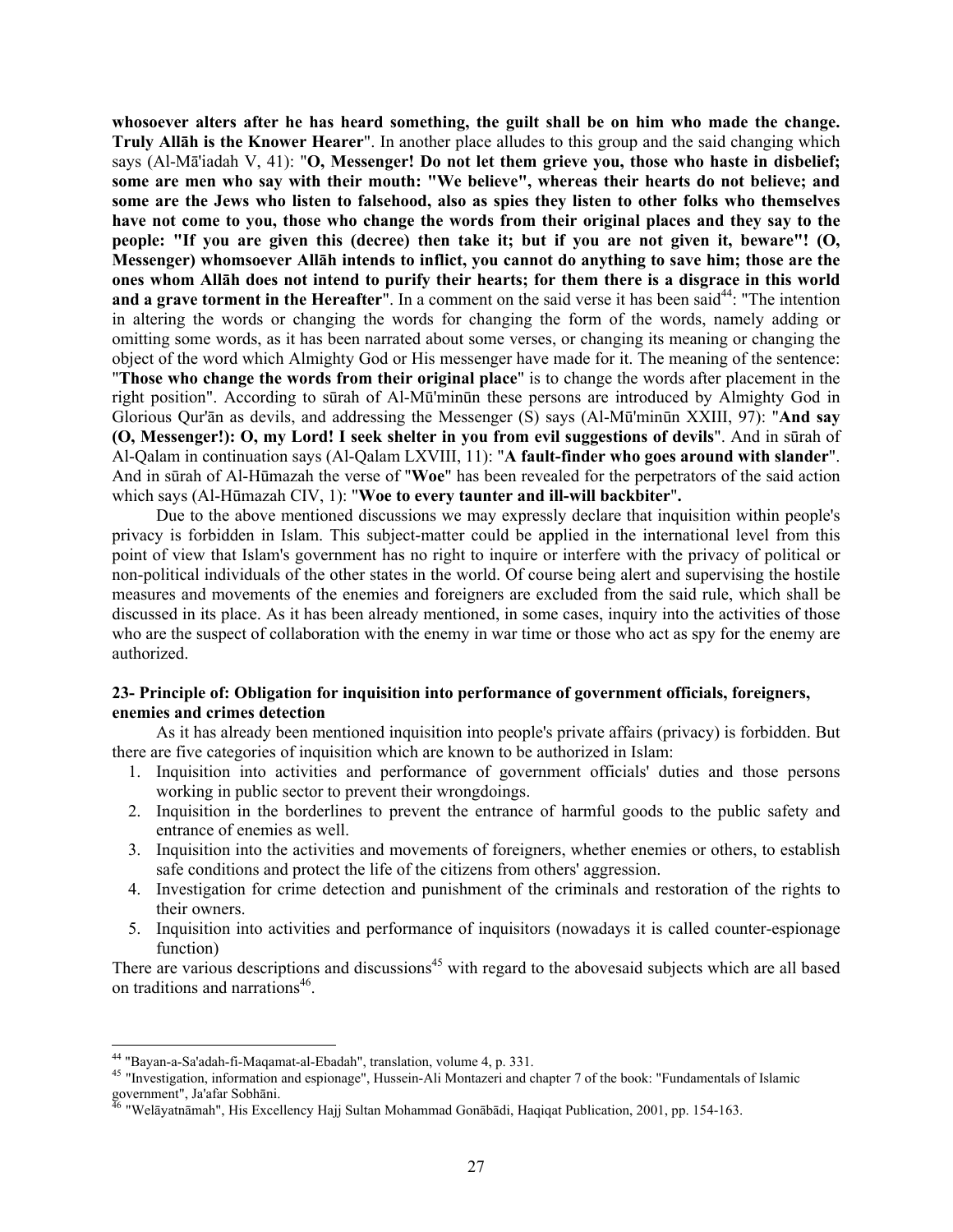## **References**

- حضرت حاج دكتر نورعلي تابنده مجذوبعليشاه، صلح اديان، متن پيام افتتاحيه به كنفرانس صلح اديان، بنياد هماهنگي -20) ،1384 فروردين 29-31 ،)Foundation for Religious Harmony and Universal Peace) جهاني صلح و اديان 18 آپريل 2005)، هندوستان، دهلي نو. عرفان ايران، مجموعه مقالات، گردآوري و تدوين دكتر سيد مصطفي آزمايش،  $http://www.sufism.ir <sup>'</sup>$ ، انتشارات حقيقت، صص ٩– ۵، ١٣٨۴، تهران. ``
- ٤٨ حضرت حاج سلطانحسين تابنده، نظر مذهبي به اعلاميه حقوق بشر، انتشارات صالح، چاپ دوم، ،1354 تهران. http://www.sufism.ir
- حضرت حاج سلطانحسين تابنده، قرآن مجيد و سه داستان اسرارآميزعرفاني، چاپ سوم، انتشارات حقيقت، ،1365 تهران. http://www.sufism.ir<sup> $\lambda$ </sup>
- ٥٠ حضرت حاج ملاّ سلطانمحمد بيدختي گنابادي، بشارت المؤمنين، انتشارات حقيقت، ،1360 تهران. http://www.sufism.ir
- حضرت حاج ملاّ سلطانمحمد بيدختي گنابادي، **بيان السّعادة في مقامات العبادة**. ترجمه حشمتاالله رياضي و محمدآقا رضاخاني، سازمان چاپ و انتشارات وزارت فرهنگ وو ارشاد اسلامي، ۱۳۷۷، تهران.<sup>۱°</sup> http://www.sufism.ir
- حضرت حاج ملاّ سلطانمحمد بيدختي گنابادي، سعادتنامه، تصحيح و تعليقات حسينعلي كاشاني بيدختي، انتشارات .تهران ،1379 ،حقيقت <sup>٥٢</sup> http://www.sufism.ir
	- حضرت حاج ملاّ سلطانمحمّد بيدختي گنابادی، مجمع السعادات، انتشارات حقيقت، ١٣٧٨، تهران.<sup>٣</sup> http://www.sufism.ir
		- = حضرت حاج ملاّ سلطانمحمّد بيدختي گنابادي، ولايت نامه، انتشارات حقيقت، ۱۳۸۰.°° http://www.sufism.ir
- ٥٥ آلادپوش،علي، عليرضا توتوتچيان، ديپلمات وديپلماسي، مؤسسه چاپ وانتشارات وزارت امور خارجه، ،1372 تهران.
	- ٥٦ حسينعلي منتظري، تجسس، اطلاعات واستخبارات، چاپ كميته انقلاب اسلامي.
- بيدآباد، بيژن، عبدالرضا هرسيني، شركت سهامي بانك غيرربوي و بازبيني ماهيت ربوي و غيرربوي عمليات بانكي متداول. مجموعه مقالات سومين همايش دوسالانة اقتصاد اسلامي «نظرية اقتصاد اسلامي و عملكرد اقتصاد ايران»، -4 3

<sup>&</sup>lt;sup>47</sup> His Excellency Hājj Dr. Nūr-Ali Tābandeh, Majzūb Ali Shah, "Religions peace", text of inauguration message to the peace conference, Foundation for Religious Harmony and Universal Peace, 18-20 April 2005 New Delhi, India, Iran's Mysticism (Journal). Collection of Articles, compiled and edited by Dr. Seyyid Mostafā Azmāyesh, No. 22, Haqiqat Publication, 2005, pp. 5-9, Tehran and Paris.

<sup>48</sup> His Excellency Hājj Sultān Hussein Tābandeh, "Religious standpoints on Universal Declaration of Human Rights". Salih Publication, 2<sup>nd</sup> ed., 1975.<br><sup>49</sup> His Excellency Hājj Sultān Hussein Tābandeh, "Glorious Qur'ān and three mysterious mystical stories", 3<sup>rd</sup> ed., Tehran,

Haqiqat Publication, 1986.<br><sup>50</sup> His Excellency Hājj Sultān-Muhammad Beydokhti Gonābādi. "Bisharat-el-Mu'minin", Haqiqat Publication, 1981, Tehran.

<sup>&</sup>lt;sup>51</sup> His Excellency Hajj Sultān-Muhammad Beydokhti Gonābādi, "Bayan-a-Sa'adah-fi-Maqamat-al-Ebadah". Translated to Farsi by Heshmatollāh Riyazi and Muhammad Aga Reza Khāni. The Organization of Publication and Printing of the Ministry of Culture and Islamic Guidance, 1998, Tehran.

<sup>52</sup> His Excellency Hājj Sultān-Muhammad Beydokhti Gonābādi, "Sa'ādatnāmeh". Rectification and marginal notes by Hussein-Ali Kāshāni Beydokhti, Haqiqat Publication, 2000, Tehran.<br>
<sup>53</sup> His Excellency Hājj Sultān-Muhammad Beydokhti Gonābādi, "Majmā-o-Sa'ādah" Haqiqat Publication, 1999, Tehran.<br>
<sup>54</sup> His Excellency Hājj Sultān-Muhammad Beydokh

Foreign Affairs, 1993, Tehran.

<sup>&</sup>lt;sup>56</sup> Āyat-ol-lah Hussein-Ali Montazeri, "Investigation, information and espionage". Islamic Revolution Committee.